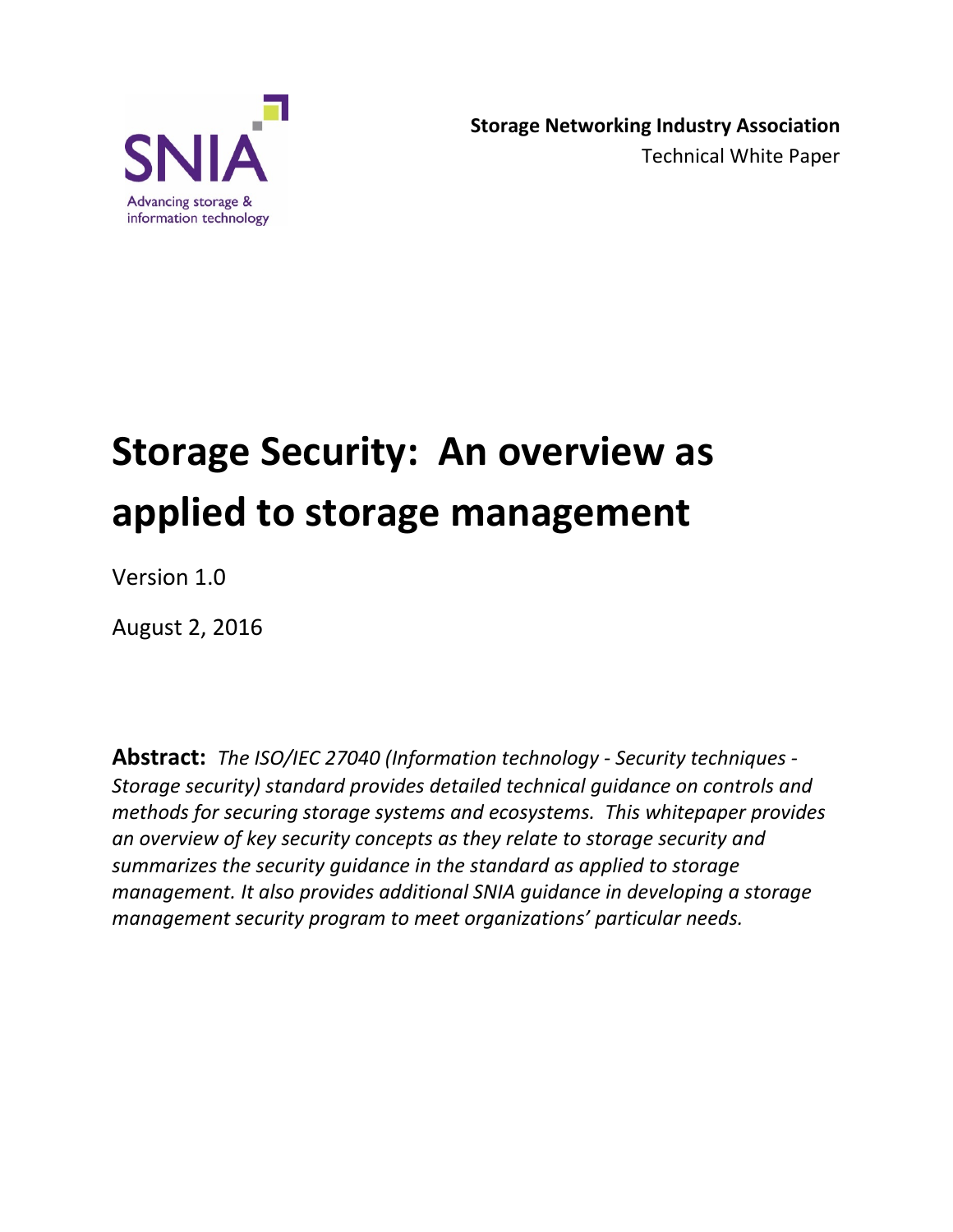#### USAGE

The SNIA hereby grants permission for individuals to use this document for personal use only, and for corporations and other business entities to use this document for internal use only (including internal copying, distribution, and display) provided that:

- 1. Any text, diagram, chart, table or definition reproduced shall be reproduced in its entirety with no alteration, and,
- 2. Any document, printed or electronic, in which material from this document (or any portion hereof) is reproduced shall acknowledge the SNIA copyright on that material, and shall credit the SNIA for granting permission for its reuse.

Other than as explicitly provided above, you may not make any commercial use of this document, sell any or this entire document, or distribute this document to third parties. All rights not explicitly granted are expressly reserved to SNIA.

Permission to use this document for purposes other than those enumerated above may be requested by e-mailing tcmd@snia.org. Please include the identity of the requesting individual and/or company and a brief description of the purpose, nature, and scope of the requested use.

All code fragments, scripts, data tables, and sample code in this SNIA document are made available under the following license:

BSD 3-Clause Software License

Copyright (c) 2016, The Storage Networking Industry Association.

Redistribution and use in source and binary forms, with or without modification, are permitted provided that the following conditions are met:

\* Redistributions of source code must retain the above copyright notice, this list of conditions and the following disclaimer.

\* Redistributions in binary form must reproduce the above copyright notice, this list of conditions and the following disclaimer in the documentation and/or other materials provided with the distribution.

\* Neither the name of The Storage Networking Industry Association (SNIA) nor the names of its contributors may be used to endorse or promote products derived from this software without specific prior written permission.

THIS SOFTWARE IS PROVIDED BY THE COPYRIGHT HOLDERS AND CONTRIBUTORS "AS IS" AND ANY EXPRESS OR IMPLIED WARRANTIES, INCLUDING, BUT NOT LIMITED TO, THE IMPLIED WARRANTIES OF MERCHANTABILITY AND FITNESS FOR A PARTICULAR PURPOSE ARE DISCLAIMED. IN NO EVENT SHALL THE COPYRIGHT OWNER OR CONTRIBUTORS BE LIABLE FOR ANY DIRECT, INDIRECT, INCIDENTAL, SPECIAL, EXEMPLARY, OR CONSEQUENTIAL DAMAGES (INCLUDING, BUT NOT LIMITED TO, PROCUREMENT OF SUBSTITUTE GOODS OR SERVICES; LOSS OF USE, DATA, OR PROFITS; OR BUSINESS INTERRUPTION) HOWEVER CAUSED AND ON ANY THEORY OF LIABILITY, WHETHER IN CONTRACT, STRICT LIABILITY, OR TORT (INCLUDING NEGLIGENCE OR OTHERWISE) ARISING IN ANY WAY OUT OF THE USE OF THIS SOFTWARE, EVEN IF ADVISED OF THE POSSIBILITY OF SUCH DAMAGE.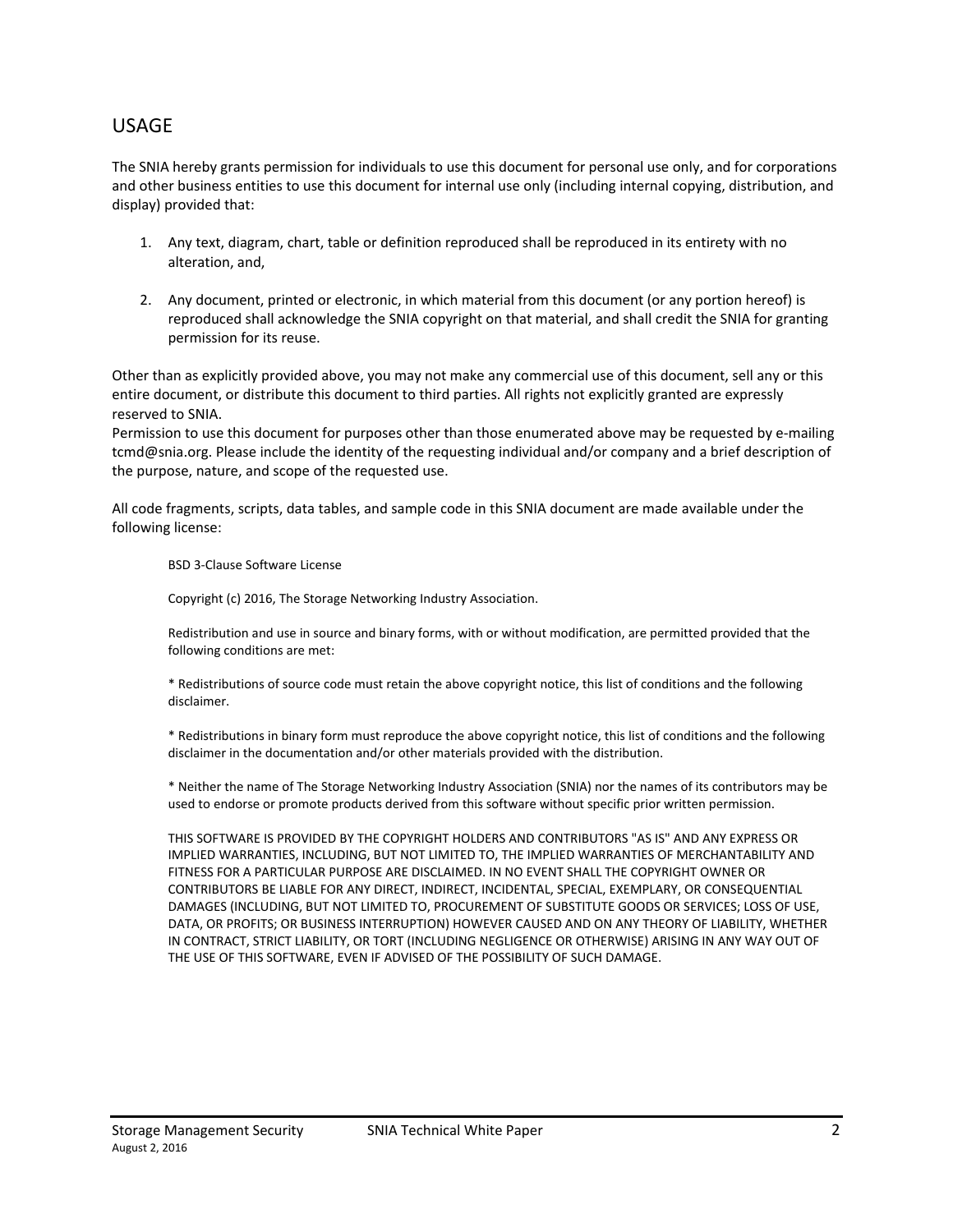#### DISCLAIMER

The information contained in this publication is subject to change without notice. The SNIA makes no warranty of any kind with regard to this specification, including, but not limited to, the implied warranties of merchantability and fitness for a particular purpose. The SNIA shall not be liable for errors contained herein or for incidental or consequential damages in connection with the furnishing, performance, or use of this specification.

Suggestions for revisions should be directed to http://www.snia.org/feedback/.

Copyright © 2016 SNIA. All rights reserved. All other trademarks or registered trademarks are the property of their respective owners.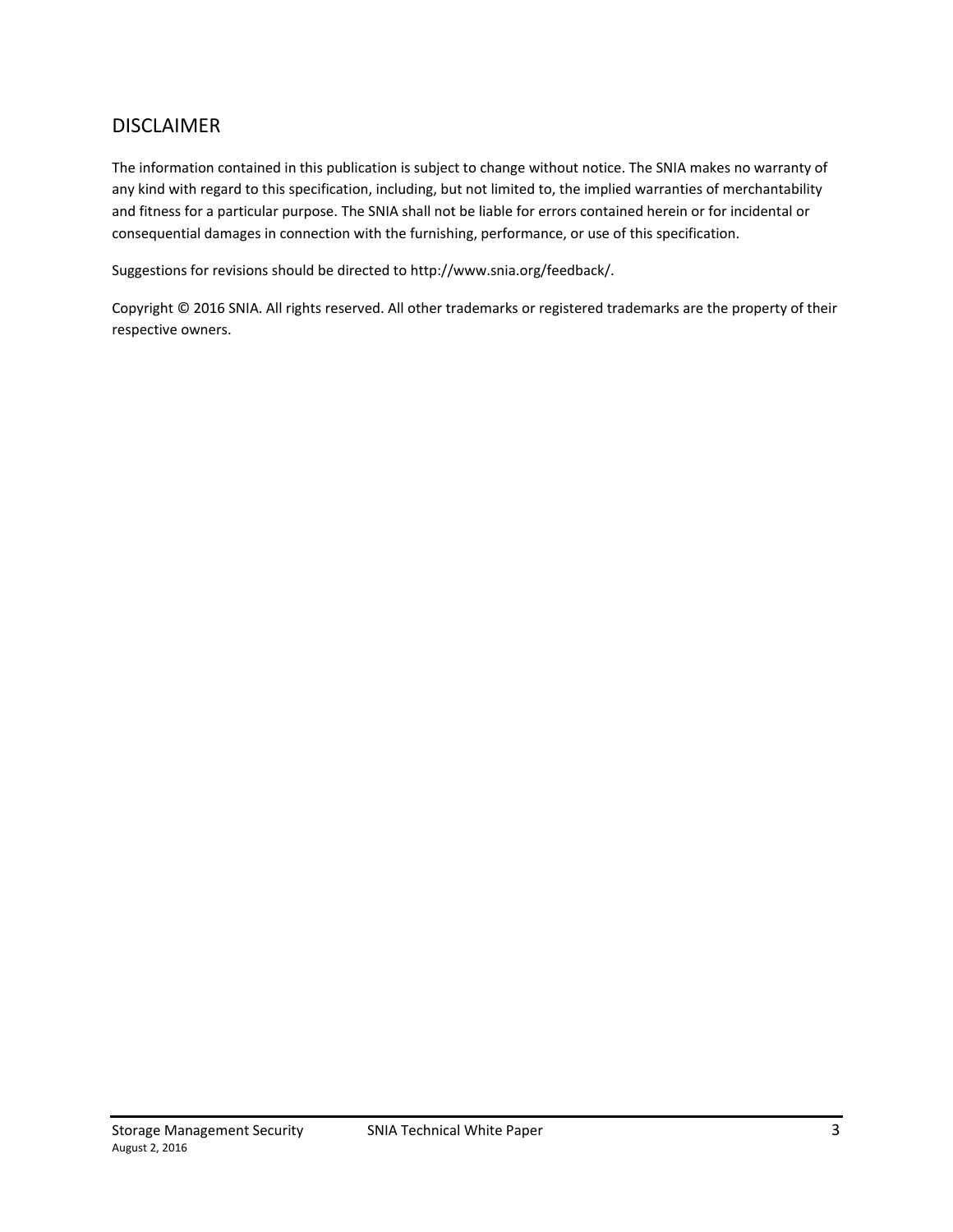# **Revision History**

| <b>Revision</b> | Date      | <b>Sections</b> | Originator:           | <b>Comments</b>                         |
|-----------------|-----------|-----------------|-----------------------|-----------------------------------------|
| V0.1            | 4/24/2016 | All             | <b>Richard Austin</b> | <b>Initial Draft</b>                    |
| V0.2            | 7/19/2016 | All             | <b>Richard Austin</b> | Incorporate review comments             |
| V1.0            | 8/2/2016  | All             | <b>Richard Austin</b> | Incorporate final editorial<br>comments |

Suggestion for changes or modifications to this document should be submitted at http://www.snia.org/feedback/.

### **Foreword**

This is one of a series of whitepapers prepared by the SNIA Security Technical Working Group to provide an introduction and overview of important topics in ISO/IEC 27040, *Information technology – Security techniques – Storage security*. While not intended to replace the standard, they provide additional explanations and guidance beyond that found in the actual standard.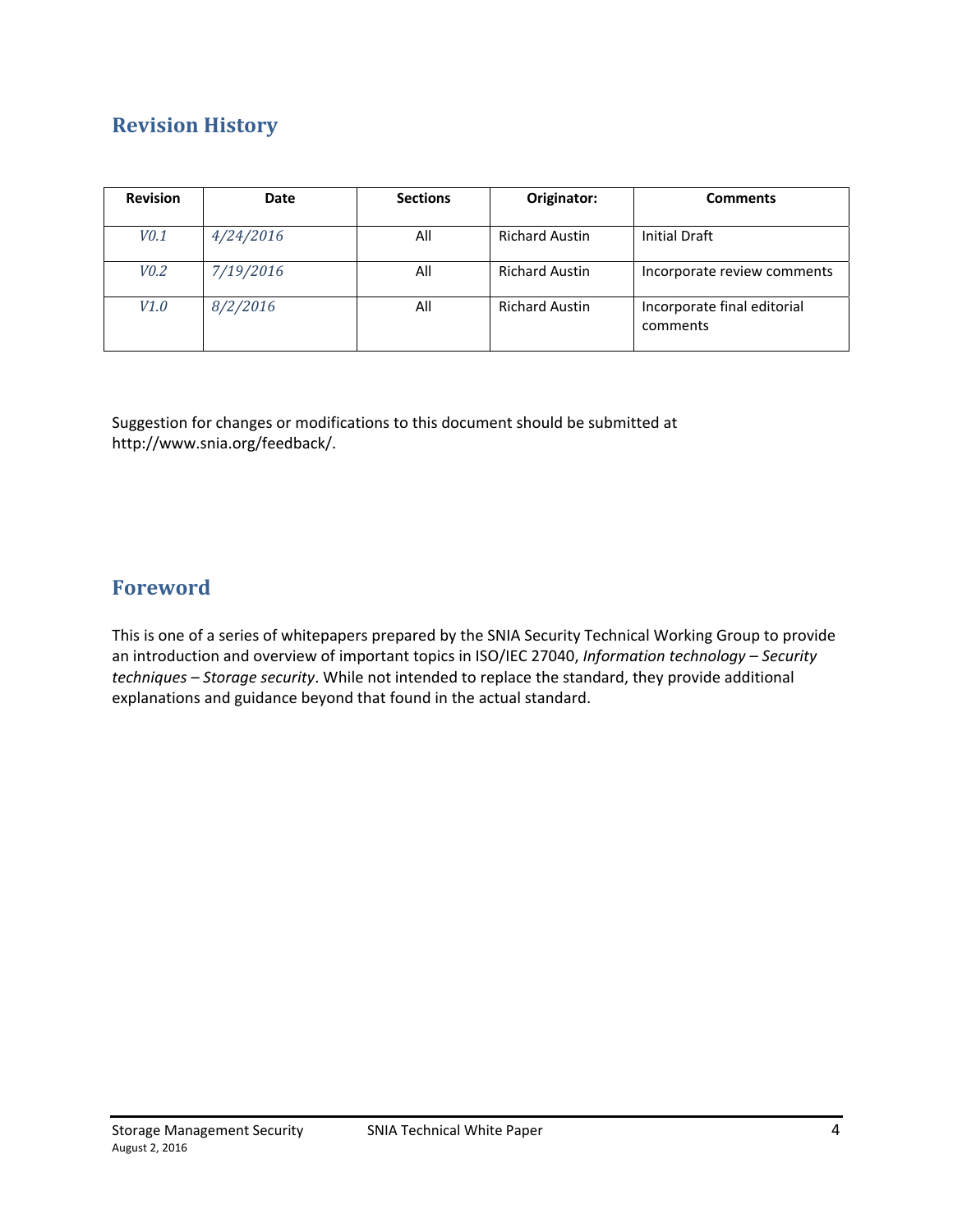# **Executive Summary**

This SNIA whitepaper presents a gentle introduction to information security for the storage professional and its application in securing storage management as a case study. The intent is to equip the storage professional to make effective use of the guidance in ISO-IEC 27040 supplemented by industry best practices in assuring adequate security for the storage assets in their charge.

# **1 What is "security"?**

"Security" is an often discussed word these days and most everyone agrees that having more of it is better as if one could walk into the nearest consultancy and say "I'd like 3 tons of security please." The problem is that security is not really a thing at all but rather a sort of condition. This "secure" condition can be said to exist when all the risks an organization faces are managed down to its risk tolerance at some point in time.

There are a lot of odd words in that last sentence "risk", "management" and "risk tolerance" and it turns out that most of the confusion about this thing called "security" is based on a lack of understanding of those terms.

# **1.1 Security is really about managing risk**

We all have an idea of what risk is  $-$  we may have an auto accident on the way to work this morning, it may rain today, the stock market may move in an unexpected direction, our business competitor may introduce a significant new product. Each of those possible situations has some things in common:

- There is a particular potential loss<sup>1</sup> (we may be killed or injured in an auto accident; we may get wet unless we carry an umbrella …).
- There is something that can be done to reduce the loss (carry an umbrella, maintain auto insurance and drive carefully, diversify the stock portfolio …).
- There is a general idea of how likely the loss is (40% chance of rain today).

We could put those three factors together into a sort of equation that says that risk is determined by the likelihood of the loss and the size of the loss reduced by whatever we put in place to mitigate the risk2.

 $1$  The risks we will think about are formally called "pure risks" because they lack an upside. For example, if I bet \$10 on my poker hand, I may lose that \$10 or may win several times that so there is both an upside and downside outcome I must consider. Information security risks only have loss outcomes so we focus on ways to avoid those losses.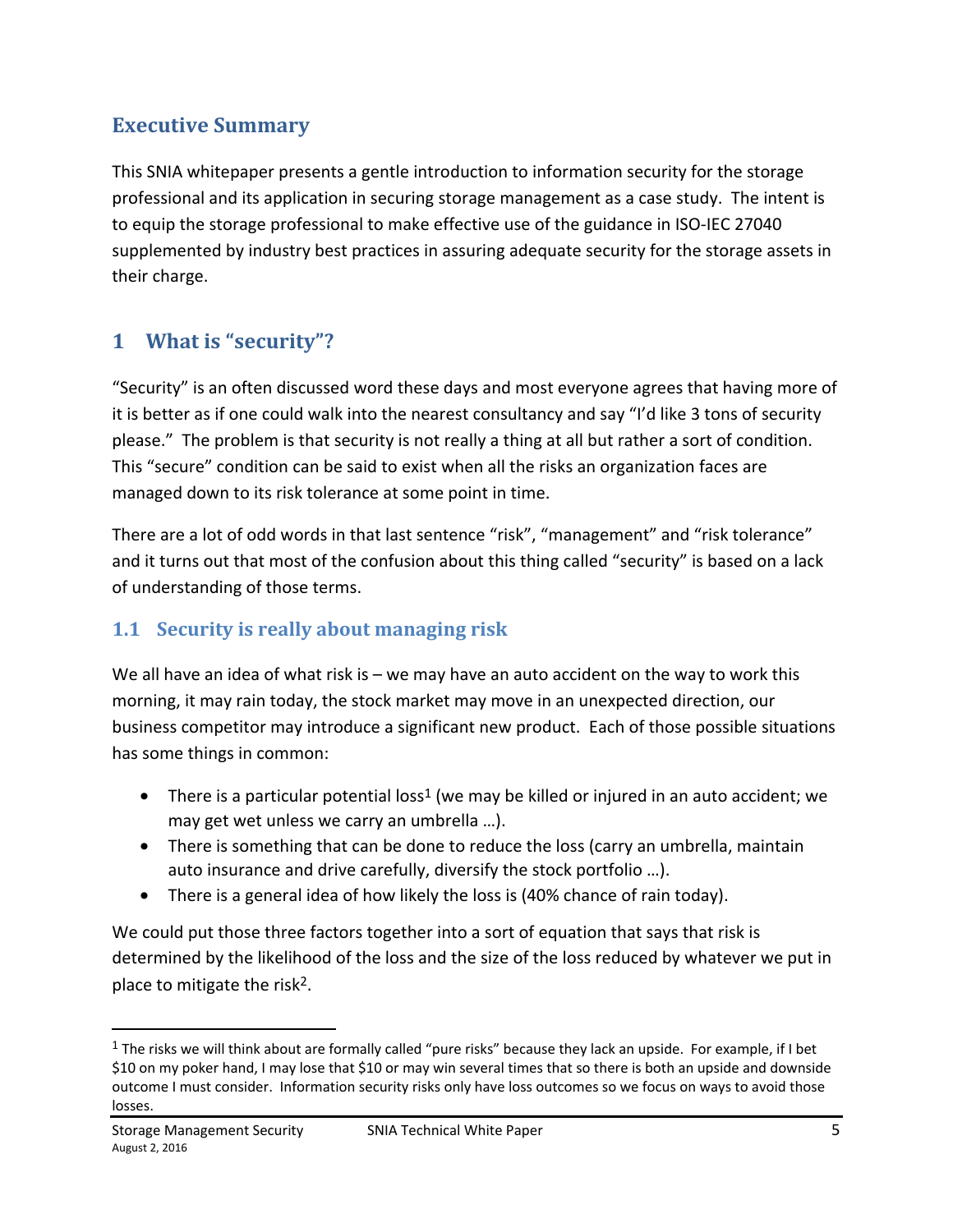#### $Risk = f(Loss, Likelihood) - Mitigations$

As you apply more mitigations, risk<sup>3</sup> will decrease so how do you know when you're done? Organizations have a tolerance for risk that varies – some are very conservative and have a very low tolerance for risk. Some, for example a dynamic start-up, have much higher tolerances. You are finished mitigating risks when the remaining risk is within the tolerance of your organization (or you run out of budget, whichever comes first).

## **1.2 Adversarial Risk**

When we think about risks, we quickly realize that there are different types of risks. One which has muddied risk management in information security is the distinction between impersonal risk and adversarial risk.

A tornado in the area is not going to deliberately change course to destroy your main data center. This is an example of an impersonal risk – the tornado is a force of nature and is not targeting you in particular (though as Mr. Murphy frequently reminds us, it certainly seems that way sometimes). Impersonal risks tend to be better understood and have mature risk management processes (e.g., the insurance industry that can pay death benefits yet still make a profit).

However, Jane Hacker, in the employ of a multi-national criminal enterprise, may indeed be very interested in your organization specifically or even you personally as a stepping stone to her target. This is a targeted risk and is a horse of a very different color. Developing the basic factors for our risk equation becomes much more difficult and we tend to have to make do with qualitative estimates which often degenerate into truisms such as "store the information and they will come".

Unfortunately, most information security risk derives from human adversaries.

<sup>&</sup>lt;sup>2</sup> Note that we do not say "eliminate" the risk as that is generally impossible except in trivial cases (e.g., we don't go out of our house; we never drive or ride in an automobile …). When we carry an umbrella to avoid getting wet in a rainstorm, there's still the chance that a strong wind gust may either blow our umbrella away or destroy it.  $3$  Technically, residual risk since this is the risk remaining after the mitigations have been applied.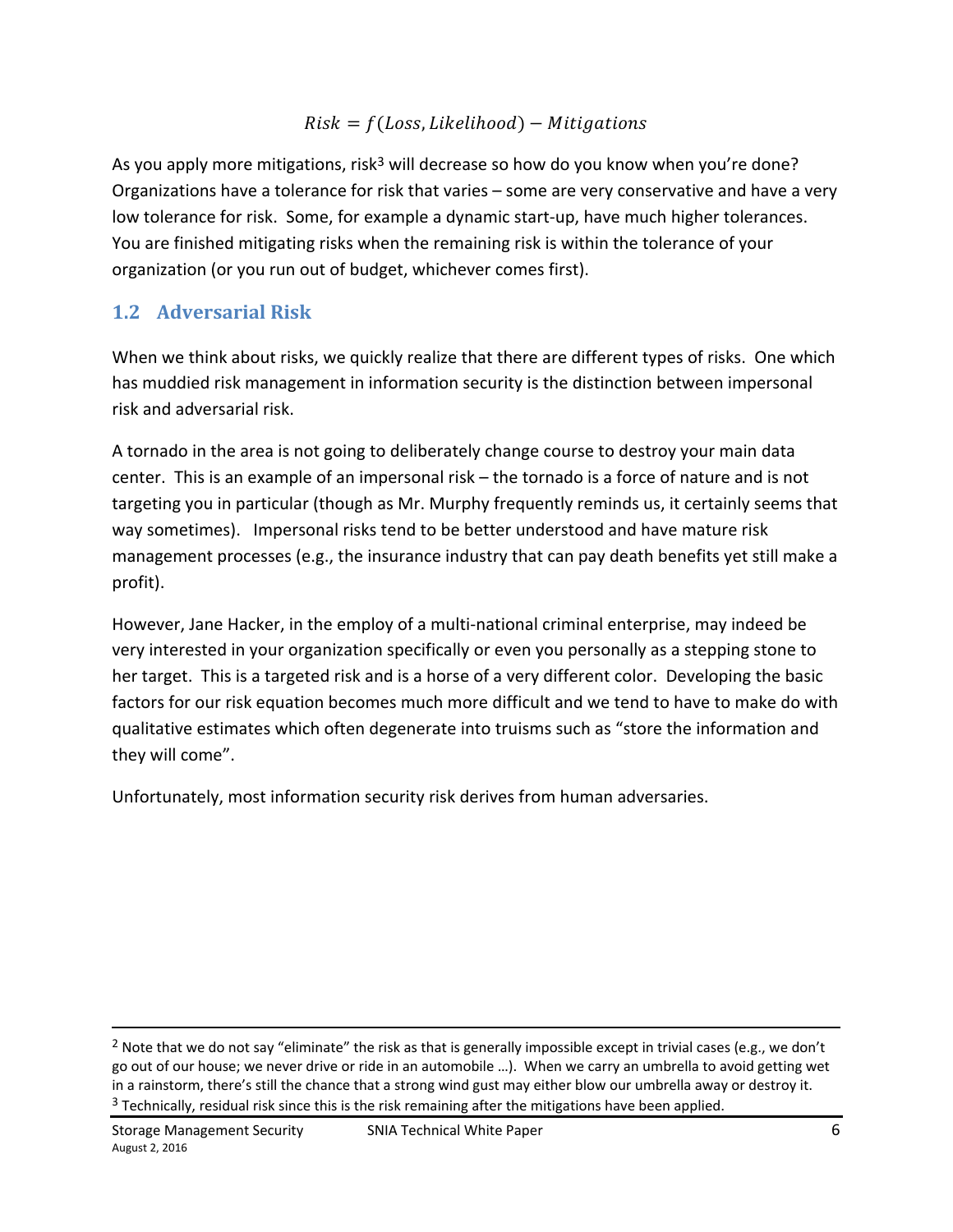#### **1.3 Risk management versus compliance**

The information security industry today spends a lot of time talking about compliance which basically means verifiably doing what some (hopefully) knowledgeable and responsible body has decided is necessary. For example, if you process payment card information, you must comply with the PCI-DSS requirements. If you store or process personal health information in the USA, you must comply with HIPAA, and the list goes on.

However, "security" is a different thing than "compliance". Compliance basically means that you have followed all the applicable items on some checklist while security implies that all the important risks in your environment have been mitigated to an acceptable level.

#### Threats

While a catalog of specific threats can be quite lengthy, the effects of a threat typically involve compromising at least one of the following:

- Confidentiality Information is available only to authorized entities
- Integrity information is protected from unauthorized modification whether intentional or accidental
- Availability information is available to authorized users when needed

These three categories are often called the C-I-A triad. To give some examples, a data breach is an example of compromising confidentiality; changing the amount of a payables check to be three thousand dollars instead of thirty dollars compromises integrity; and a denial of service attack compromises availability.

### **2 The ISO View of Risk**

ISO has spent a lot of time thinking about risk in general and information security risk in specific. Because of this broad approach, the ISO view of risk is scattered across several standards in many contexts. The following is a general summary in the context of information security.

Figure 1 illustrates the important terms that give rise to risk ("effect of uncertainty on objectives", ISO/IEC 27000). Risk begins with a threat ("Potential cause of an unwanted incident that may cause harm to a system, individual or organization", ISO/IEC 27032). A tornado or a successful compromise of privileged logon credentials are examples of threats. Since we are particularly interested in adversarial risk, another important term (not shown in Figure 1) is threat agent ("Entity that can adversely act on assets", ISO/IEC TR 2004). Jane Hacker is an example of a threat agent.<sup>4</sup>

<sup>4</sup> Knowledge of threat agents is important because it helps us assess their motives and capabilities. A casual "hacker" might attempt to instantiate a threat for bragging rights in some online forum and only have access to known, mass-market attacks. An operative in the employ of a nation state might attempt to instantiate a threat to obtain valuable intellectual property and have access to sophisticated techniques and capabilities.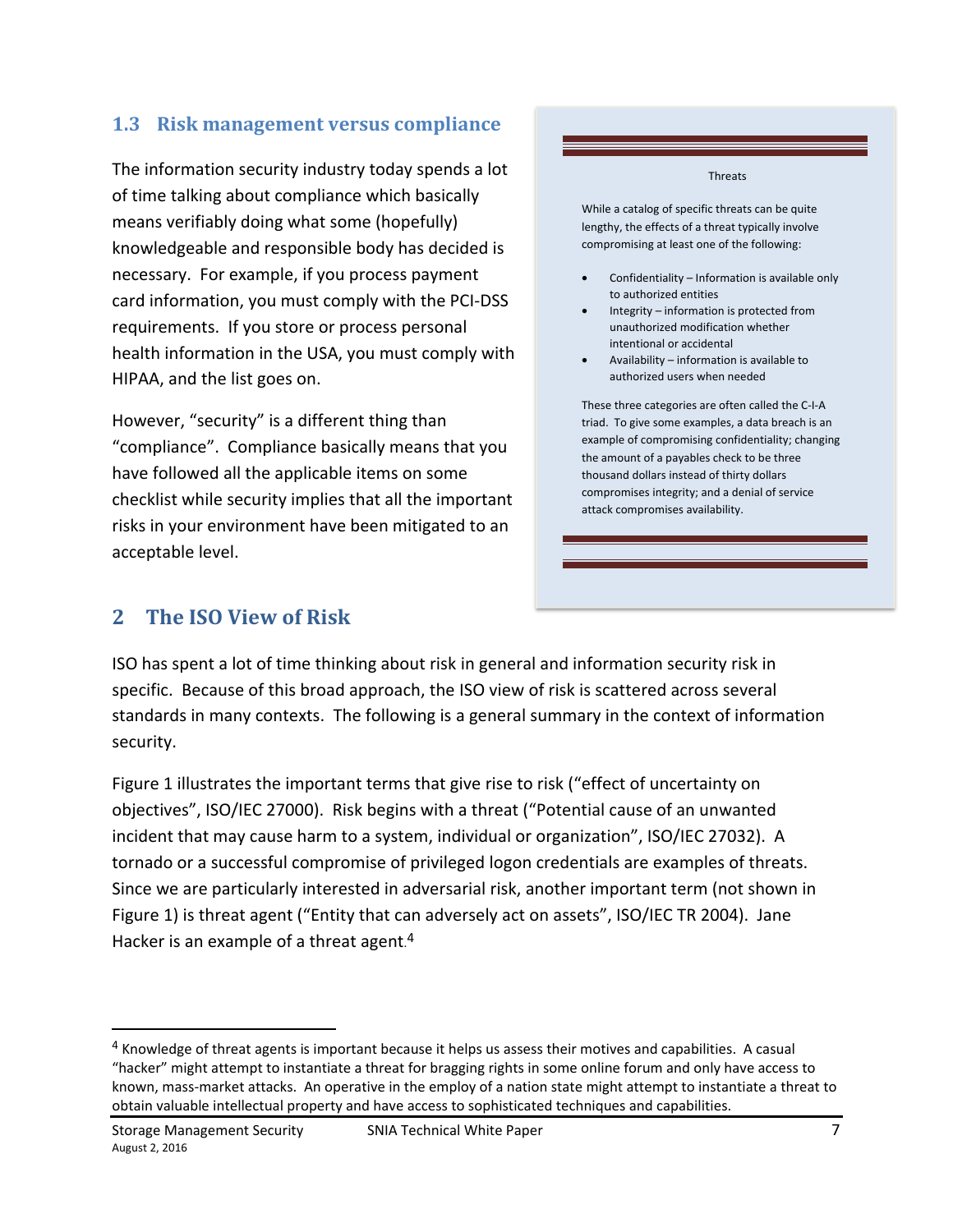Threats make use of (exploit) vulnerabilities ("weakness of an asset or control<sup>5</sup> that can be exploited by a threat", ISO/IEC 27032). Examples of vulnerabilities are the ever-present software defects that keep our patch teams busy or a careless employee who clicks on a link in an EMAIL from a stranger with the subject "I Love You!"6.

Successful exploit of a vulnerability causes an event ("identified occurrence of a system or network state indicating a possible breach of information security policy or failure of controls, or a previously unknown situation that may be security relevant", ISO/IEC 27000) which may have consequences that interest us (again, this isn't certain as, for example, the adversaries' desired consequence may be blocked by a control such as an anti-malware product blocking the malicious link in the "I Love You!" e-mail). Another useful concept when thinking about threat agents and vulnerabilities is threat vector (ISO refers to this as an attack vector "path or means by which an attacker can gain access to a computer or network server in order to deliver a malicious outcome", ISO/IEC 27032). A threat vector is the line that connects a threat agent to the vulnerability. In the "I Love You" example, the e-mail is the threat vector.

If the consequence is significant enough, it may give rise to a security incident ("single or series of unwanted information security events that have a significant probability of compromising business operations or threatening information security", ISO/IEC 27000). An incident indicates that the adversary likely has achieved their objective in penetrating our defenses.

Though the terms may seem foreign and somewhat cryptic, they embody an approach to estimating the likelihood and magnitude of a loss. Likelihood depends on threats and vulnerabilities (and how easily a threat may exploit a vulnerability) while consequences measure the loss.

<sup>5</sup> A control is what we called mitigations earlier.

 $6$  This is a necessary reminder that not all vulnerabilities are technical in nature (bug in software, misconfiguration of a firewall, etc.) but also include non-technical vulnerabilities such as human behavior.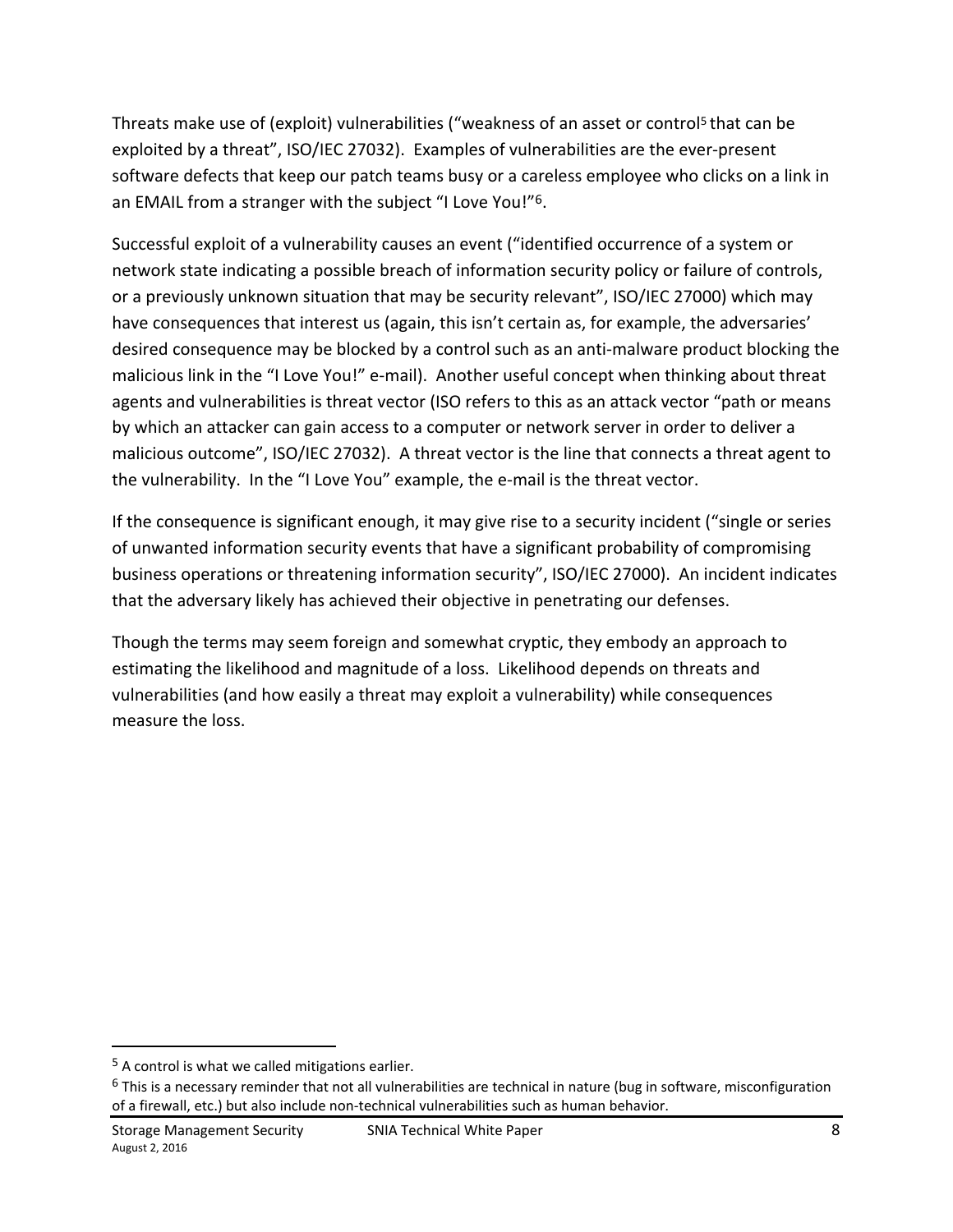

*Figure 1 ISO Risk Model* 

# **2.1 Risk Management**

Risk management is basically concerned with assuring that an organization identifies the risks in its environment and mitigates them as much as possible7. In an ideal world, there would be a risk assessment which produced an ordered list of risks, highest to lowest, and we would manage those risks by applying controls (mitigations). For example, we might purchase and install a firewall to limit the types of traffic incoming to our corporate webservers; we might purchase an e-mail gateway that could scan all the e-mails coming into our domain for malware and so on. These mitigations have costs both in acquiring them and operating them and our budget, supply of qualified people, etc., will always be limited so it's important that we apply mitigations where they will produce the greatest reductions in risk for our organization.

<sup>&</sup>lt;sup>7</sup> The generic ISO risk management vocabulary and process are too opaque to introduce here.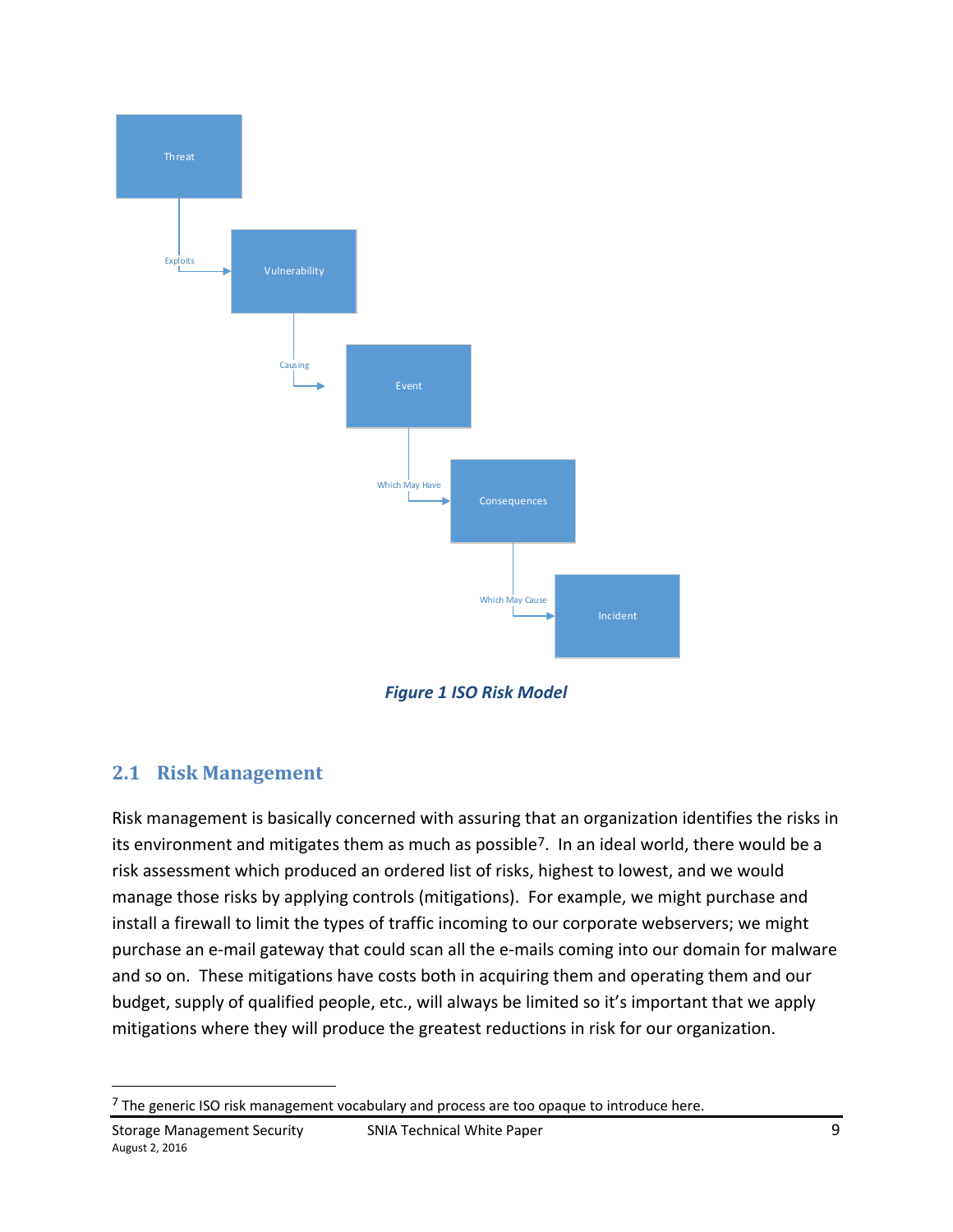Ideally, when our risk management is complete, we will have mitigated all known risks to within the risk tolerance of our organization. However, it is all too often the case that we mitigate until we run out of budget or available people with some risk items still remaining. This is unfortunate but we are still in a much better place for having assessed and attempted to manage our risks as we now know what risks remain and their probable impacts on our organization.

# **3 The Storage Threat Model8**

ISO/IEC 27040 identifies several common classes of threats for storage and its supporting infrastructure:

- Unauthorized usage use of storage capacity itself without authorization. An adversary might use storage as a depot to contain exfiltrated data from your own or other organizations prior to its being delivered to its final destination.
- Unauthorized access access without authorization (or in excess of authorization) to information, management networks, management applications, etc. For example, an adversary might compromise a set of administrator's credentials and use them to access a management application to grant access to storage containing sensitive information.
- Liability due to regulatory non-compliance there is a growing intolerance for loss of data (i.e., data breaches) and regulatory agencies may impose stiff fines or other penalties on organizations that fail to protect the information in their care.
- Denial of Service (DoS) and Distributed Denial of Service (DDoS) attacks.
- Theft or accidental loss of media.
- Malware attack or introduction.

 $\overline{\phantom{a}}$ 

• Improper treatment or sanitization after end of use.

Likely results of the realization of these threats include data breaches, data corruption or destruction, temporary or permanent loss of access/availability and failure to meet statutory, regulatory or legal requirements.

Each of these results can cause a loss to the organization with the amount of loss depending on the scope and effect of the incident.

<sup>&</sup>lt;sup>8</sup> The risks in a particular organization cannot be discussed in a general sense as they depend on the characteristics and circumstances pertinent to that specific organization. Threats, on the other hand, can be discussed much more generally. Users of this whitepaper will need to assess the threats, relevant vulnerabilities and the probable resulting impacts to determine their level of risk.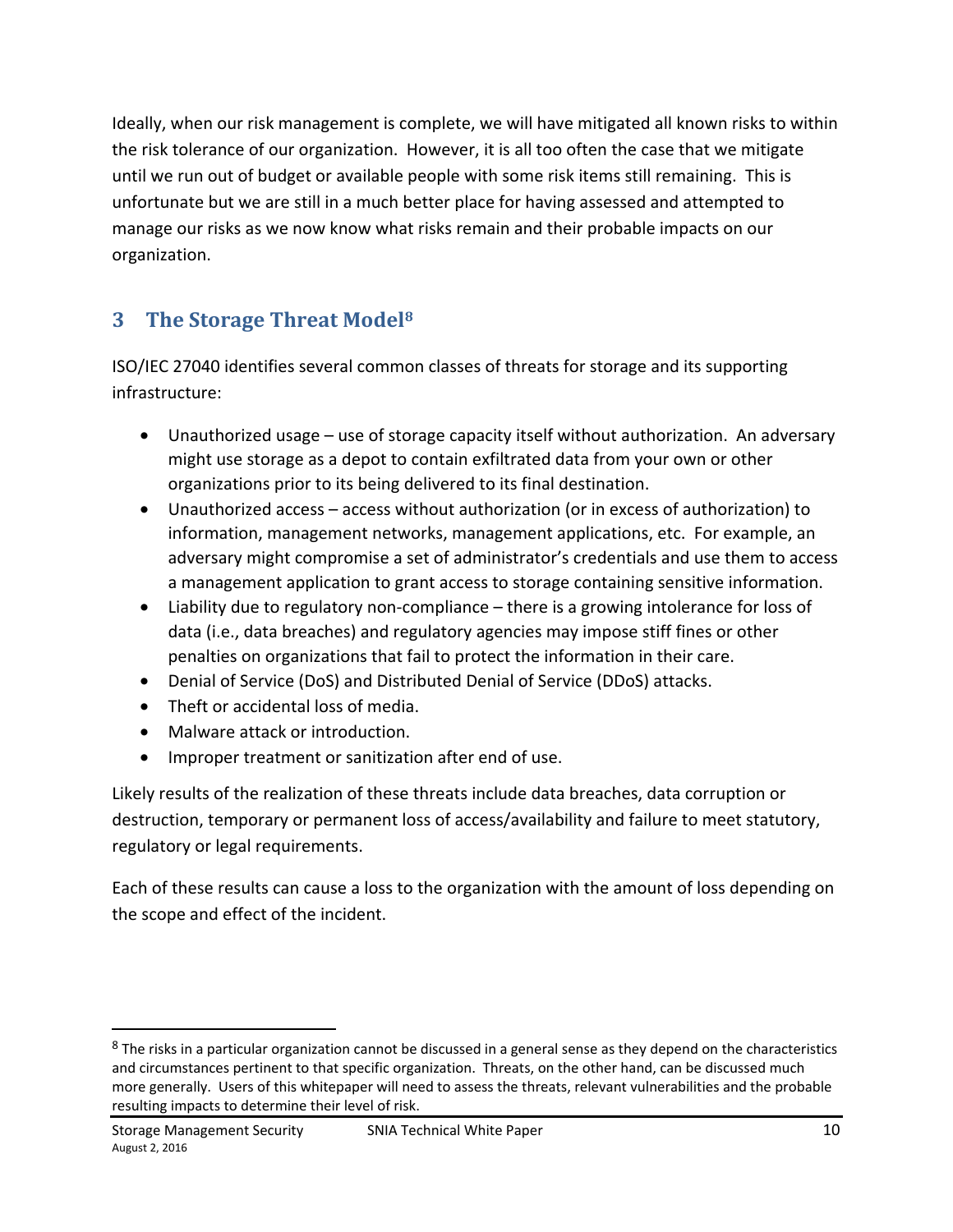# **4 Why the security of storage management matters**

As the astute reader will have already noticed, there is a common thread running through the classes of threats – storage management can be involved in most of them. A storage infrastructure is a complex structure made up of many interconnected devices that create the fiction of a flexible mass of SCSI cables that can connect any host to any storage. This fiction requires significant management to configure and assure its continued operation. When we talk about "storage management" we're talking about five general classes of activities (ISO/IEC 27040, section 6.4.1):

- 1. Operation keeping the storage (and the services built on it) up and operating normally.
- 2. Administration keeping track of resources in the storage infrastructure and how they are assigned.
- 3. Maintenance performing repairs, upgrades and the general day-to-day tuning and adjustments that assure efficient operation.
- 4. Provisioning preparing a system to provide services.
- 5. Sanitization assuring that the previous contents of storage are rendered unreadable when it is either removed from service or repurposed.

Management can either be in-band, out-of-band or a hybrid of the two. In-band management uses the same network used to transport the data while out-of-band uses a separate management network (commonly TCP/IP). A hybrid solution uses in-band for some functions and out of band for others. For example, the actual management traffic may be in-band while an out-of-band network is used to communicate with an authentication server.

Out of band management networks are of particular concern as they commonly are implemented by a TCP/IP network and if there's one thing our adversaries have a great deal of experience doing, it's attacking across a TCP/IP network.

Consequences of compromising storage management can be quite severe. If an adversary can compromise a powerful set of storage administrator credentials, they achieve significant control over the SAN environment where they can modify zoning configurations, allocate/deallocate storage, perform a factory reset on an entire disk array, etc., with high impacts to the confidentiality, integrity and availability of storage assets.

# **5 Securing storage management**

Storage management is quite powerful and also fairly exposed as it must be accessible to those charged with managing the storage infrastructure (whether present locally or remotely), vendor support personnel (usually remote) and auditors. Couple this with the common practice of out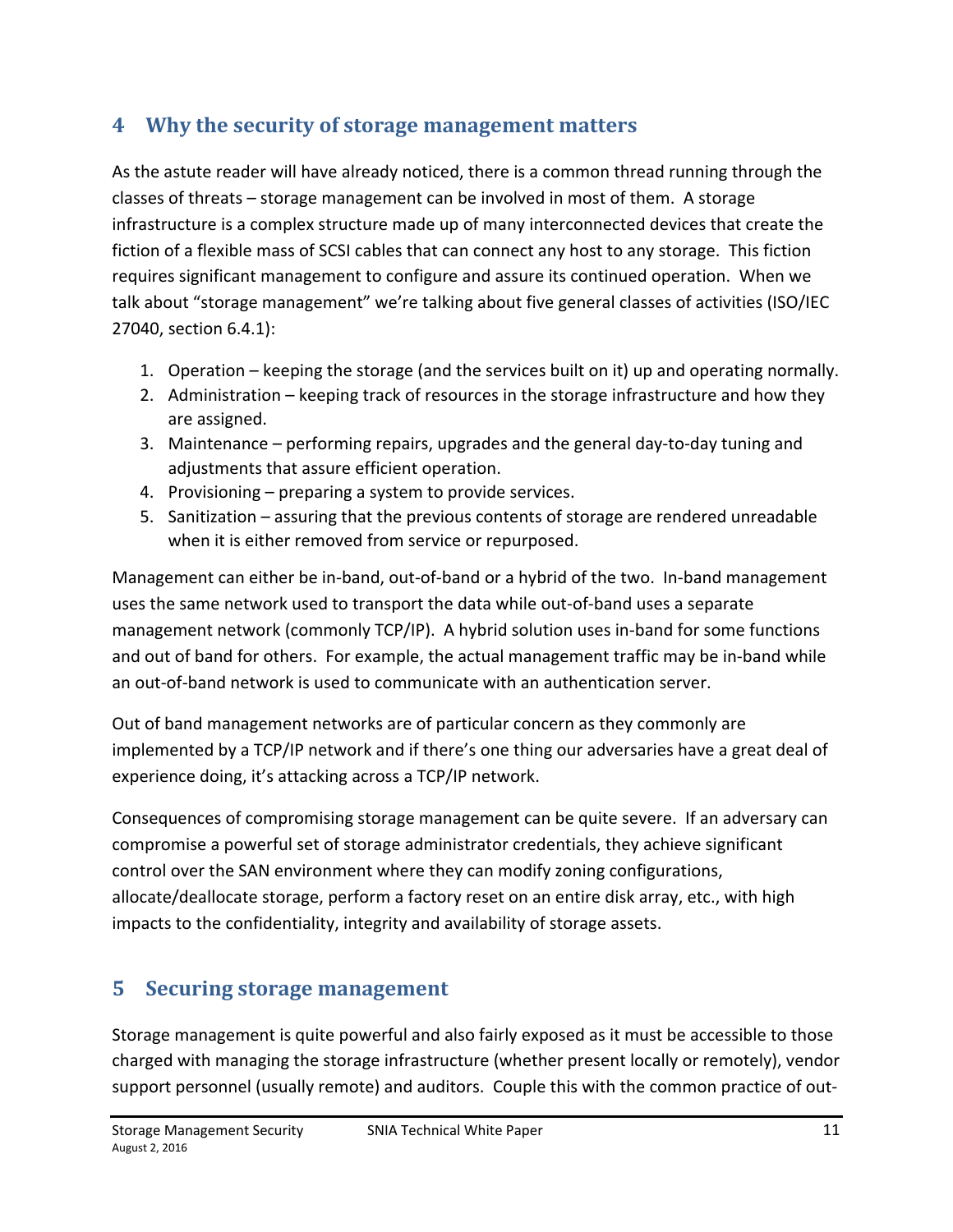of-band management over a TCP/IP network and it becomes an attractive target for adversaries.

ISO/IEC 27040 provides solid guidance in securing storage management.

### **5.1 Authentication and Authorization**

For authentication, ISO/IEC 27040 recommends the following best practices:

- All users should have a unique identifier – though this seems obvious, it is still sometimes possible to have a generic user identifier such as "Administrator" used by multiple entities when performing administrative tasks. The problem is that actions are no longer traceable to a specific person. This complicates responding to a credential compromise because, for example, changing the password now affects multiple users rather than just the affected user.
- Use a suitable authentication technique – this decision is based on both good practice and the risk associated with the credential being compromised (e.g., a credential with broad administrator capabilities poses much more risk than one with a restricted set of capabilities). Recommendations include:
	- o Use strong passwords and enforce requirements for length, complexity (use of

#### *What is "Authentication and Authorization"?*

Authentication and authorization are two sides of a coin concerned with who is allowed to do what. Authentication is the proving of some asserted identity. When you log in to your banking website, you identify yourself by a user name, EMAIL address, mobile number or some other identifier that asserts who you are (your identity). You must then furnish proof that you are in fact who you say you are. This proof can take four general forms:

- 1. Something you know a password or other secret information.
- 2. Something you have a hardware token.
- 3. Something you are usually a biometric such as a fingerprint, retinal scan or gesture.
- 4. Someplace you are relies on the security controls applied in gaining access to a location (e.g., a SWIFT wire transfer terminal or the launch station for a ballistic missile).

These assurances may be used singly (single-factor) or in combination (multi-factor). An example of two-factor authentication would be a hardware token (something you have) that requires a PIN (something you know).

Authorization is concerned with what an authenticated identity is allowed to do. We're likely all familiar with running our laptops as a normal user and having to elevate our privileges (through sudo or User Account Control) to perform administrative tasks. Authorization is a means of implementing the security principle of least privilege (an entity should possess only the minimum set of privileges required to perform a task). This is important as it restricts the damage an adversary with a compromised set of credentials can inflict.

Authorization can take a number of forms ranging from the simple administrators-can-do-anything while users can do little to assigning specific capabilities to individual users to designing roles. While simple all-or-nothing authorization is easy to implement, it carries much more risk as a compromise of administrative credentials can be disastrous. Assigning individual capabilities to users (where permitted by the vendor) provides very granular control of user capabilities but can rapidly become a nightmare to manage. Roles (again, where implemented by the vendor) offer a good compromise. For example, one might define a zone-administrator role with the capability to manage zoning and then assign user Jane.Smith to that role. If Jane then leaves the organization or changes jobs, it is easy to just remove that role. This RBAC (Role Based Access Control) is attractive but engineering the role definitions (implementing the principle of least privilege and separation of duties) requires planning and discipline.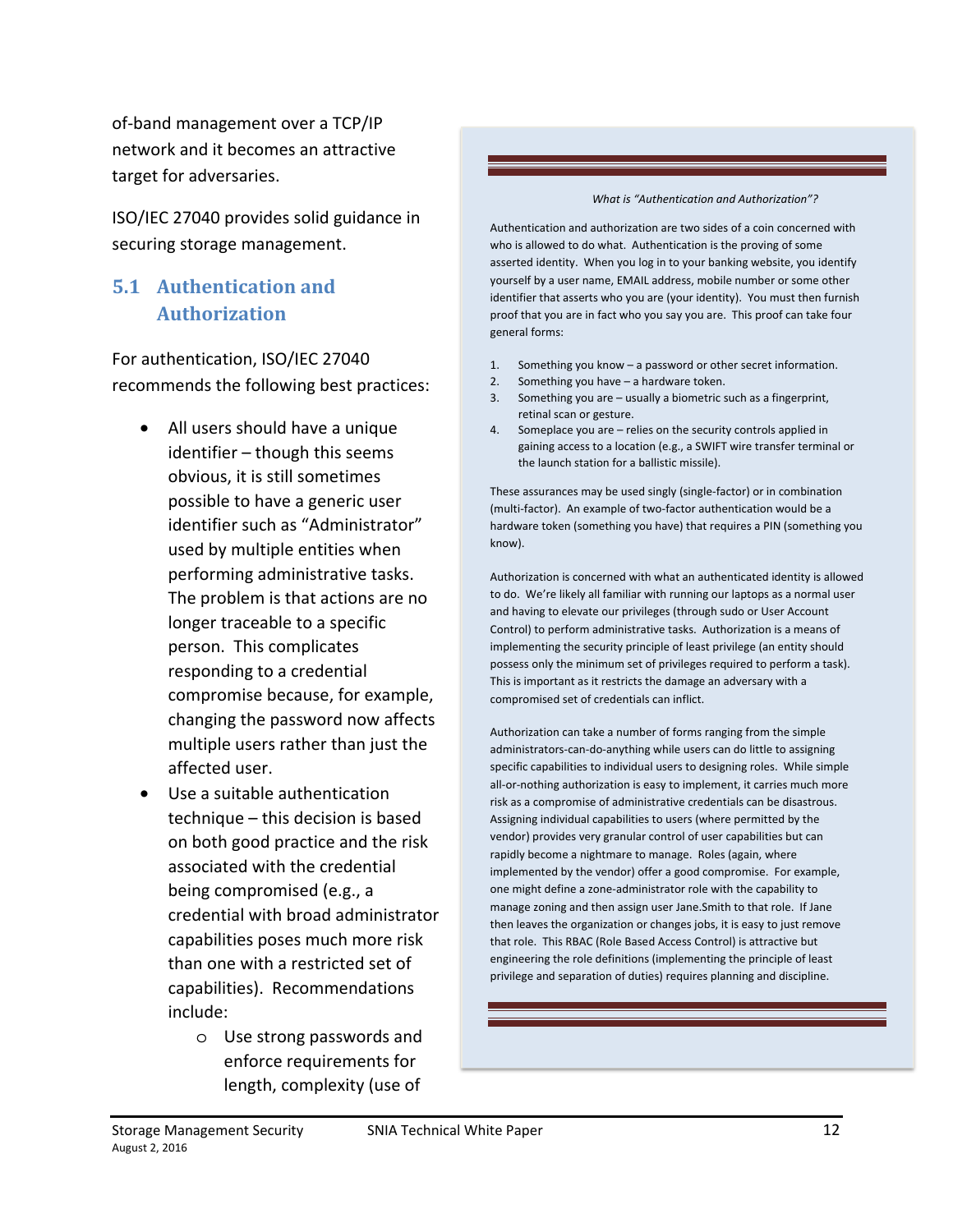special characters, etc.) and periods of use.

- o Stronger authentication processes such as use of a challenge-response protocol (mitigates the possibility of replay attacks) or multi-factor authentication.
- Use a strong authentication technique for all remote access.
- Use a centralized authentication solution (such as RADIUS or some other single sign-on technology) – Managing user credentials can become a challenging task as the number of devices increases. Compared to managing the local user database on hundreds of devices, a centralized authentication solution allows all changes to be made once in one place.
- Use multi-factor authentication when managing sensitive and high-value data -- such data poses significant risk if an adversary should gain access to it and use of the strongest authentication processes mitigates the possibility of such a risk being realized.

For authorization, ISO/IEC 27040 recommends making use of roles implementing least privilege. Recall that least privilege seeks to restrict capabilities to the minimum required to perform a specific function. The idea here is to compartmentalize the damage that a credential compromise or other misuse can inflict. As a minimum the following roles are recommended:

- Security administrator This role has the capabilities to create and manage accounts with their associated privileges, control audit logging configurations and content, establish trust relationships with IT infrastructure (e.g., which specific RADIUS server can authenticate users), manage certificates and key stores as well as other cryptographic infrastructure (such as key management<sup>9</sup>).
- Storage administrator Having view and modify rights for all aspects of a storage infrastructure with the exception of capabilities reserved for the security administrator role. Note this this is usually considered to be a non-security role.
- Security auditor This role has view (read-only) access to security relevant information to allow audit of entitlements (i.e., which users have which capabilities), verification of security-relevant configuration items, and audit logs. Note that this role does not have the capability to change anything.
- Storage auditor Similar to the security auditor, this role has view access to enable verification of storage parameters and configurations and correct operation (e.g., viewing health/fault logs). This role cannot change any of the settings it may view.

SNIA recommends that each user should be associated with at most one of these roles. This helps with implementation of the principle of separation of duties as, for example, implementing a security sensitive operation such as adding a new authentication server requires cooperation of both the security and storage administrator roles.

<sup>9</sup> Though not specifically identified in the standard, in some environments the administration of cryptographic infrastructure is split out into a separate cryptographic officer role.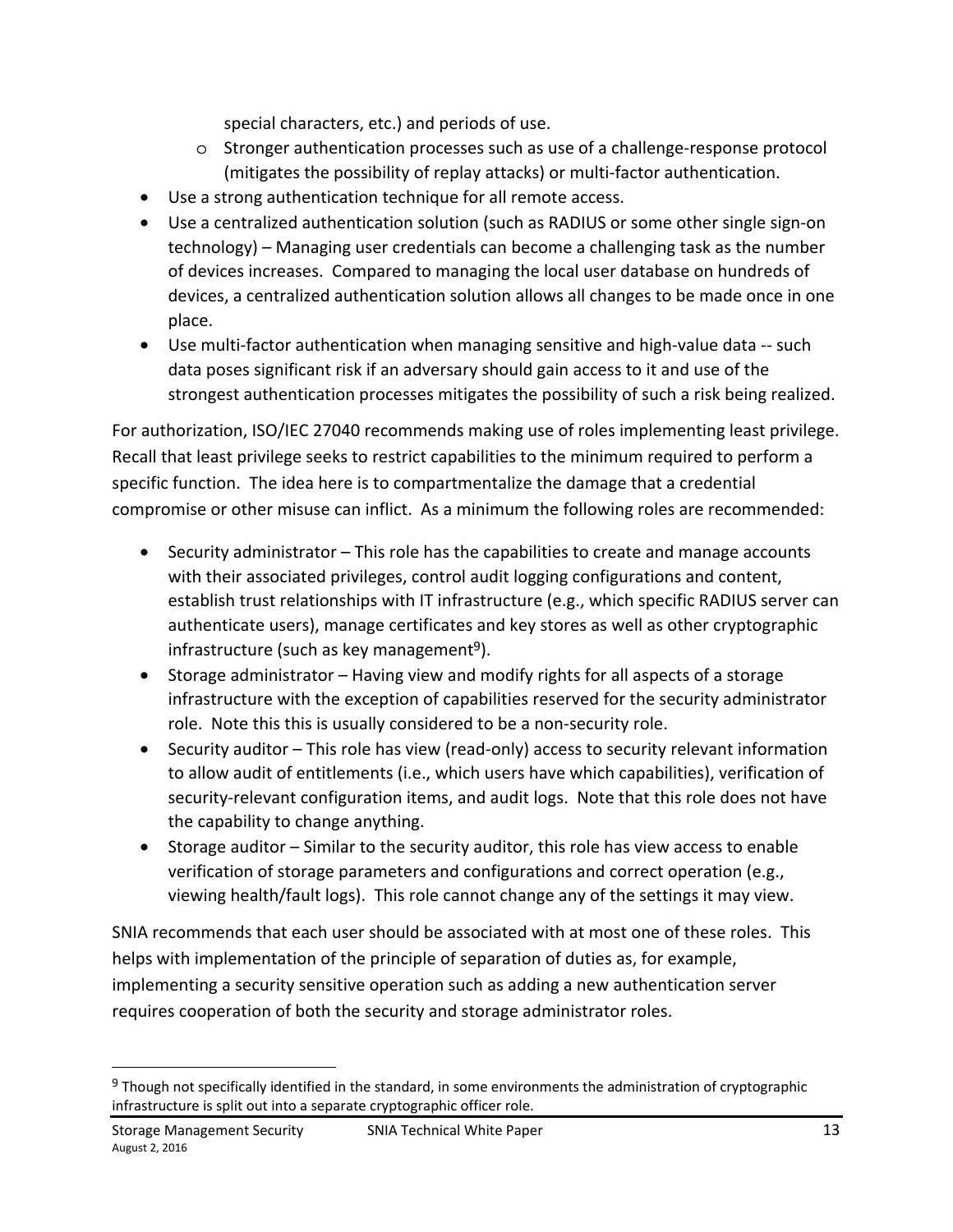# **5.2 Secure the Management Interfaces**

Most SAN devices expose physical management interfaces that allow their operations to be configured, controlled and monitored. Failure to protect these management interfaces, whether serial ports, modem (sometimes used for remote support access) or network (either in-band or out-of-band), can lead to unauthorized use with consequents of data destruction, corruption or denial of access.

To protect the physical management interfaces, ISO/IEC 27040 recommends:

- Restrict physical access to management interfaces it should not be easy for an intruder to walk up to a SAN switch, for example, and plug in to its serial port.
- Disable and disconnect serial management ports when not in use.
- Segregate LAN interfaces used for management traffic from other LAN traffic the intent is to limit access to the management LAN from the larger network. Physical isolation is preferred but virtual isolation (VLAN) may be used when necessary.

Beyond the physical interfaces, devices also provide software (or firmware) and API's (Application Programming Interface) that allow their operation to be managed and monitored through command-line tools, SNMP and GUI applications. ISO/IEC 27040 recommends the following best practices for securing these interfaces:

- Use firewalls or TCP wrappers to restrict access to management networks.
- Use entity authentication to establish trust relationships between storage systems and management systems – though the earlier discussion of authentication focused on users for ease of understanding, it is important for a storage system to be able to assure that the management stations attempting to control it are authentic.
- Leverage IDS and IPS to identify anomalous behavior and block it.
- Properly secure supporting infrastructure (DNS, SLS, NTP, etc.) to preclude their being used in an attack.
- Effectively use privileged user controls as discussed above under "Authentication and Authorization".
- Ensure that operating systems and applications are up-to-date and sufficiently hardened – software vulnerabilities, unfortunately, are pretty much of a given these days. It is important to assure that known vulnerabilities are remediated as quickly as possible to close potential vectors of attack. "Hardening" entails disabling unused services, prohibiting less secure protocols, etc., in order to minimize the possible vectors for attack (in the trade, we call this the "attack surface").

Remote management of storage systems is quite common (e.g., storage administrators may be centrally located while storage itself is decentralized). Enabling remote management while minimizing potential for malicious use involves the following additional security controls: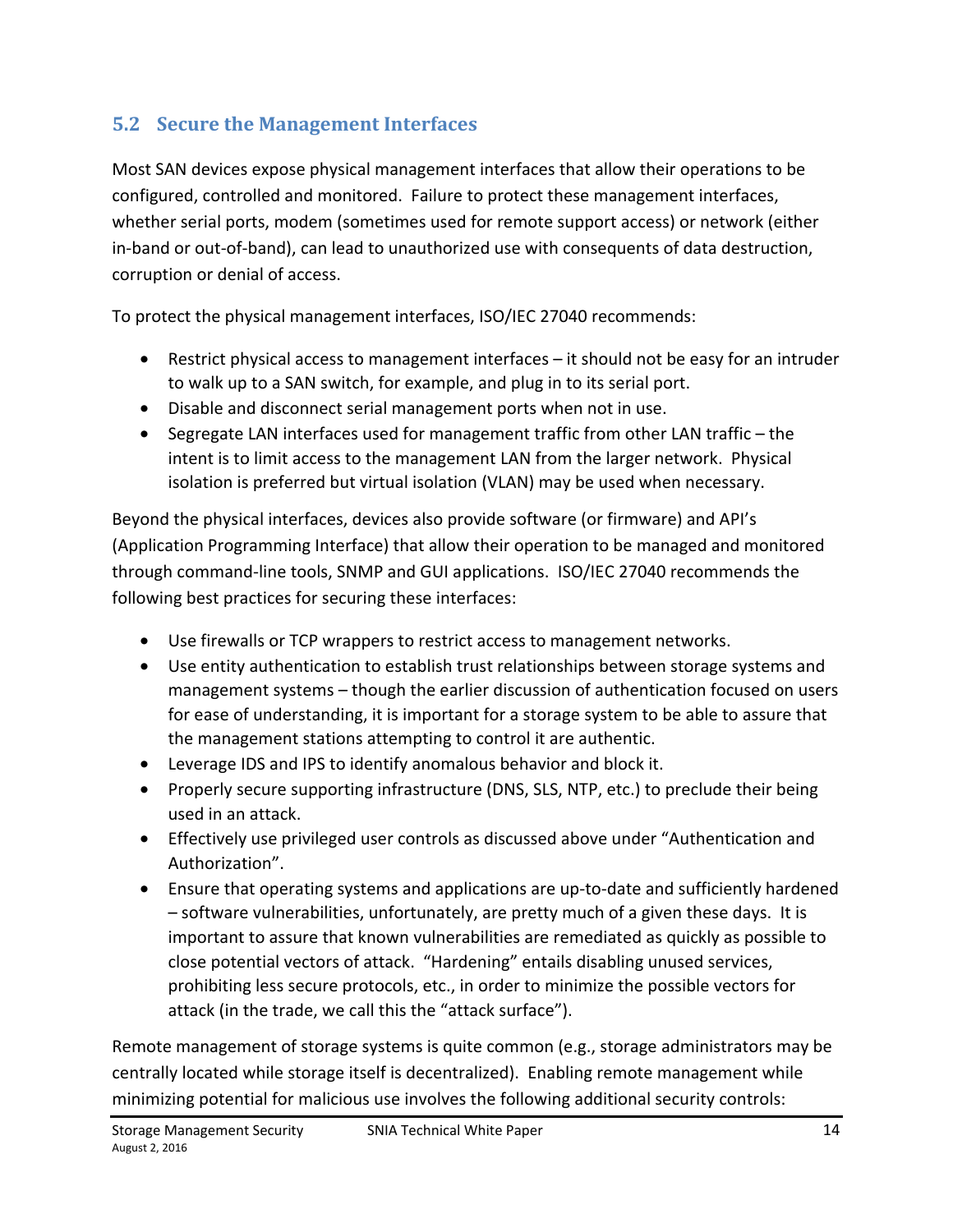- Use secure channels for remote access  $-$  These include VPN, TLS $^{10}$ , or SSH. These protocols can mitigate the risk of interception, spoofing and tampering with remote management traffic.
- Require strong authentication such as multi-factor authentication.
- Follow the principle of least privilege to restrict remote access to the minimum capabilities required.

A specialized case of remote access occurs when vendors need remote access to storage systems for maintenance or support functions. Since these remote support sessions commonly use external networks or the phone system, the guidance for remote management should be followed with additions such as special authorization to enable a remote support session and specific audit logging of access and actions performed. When the phone system is used, a modem call-back protocol should be implemented and specifically authorized when a vendor session is necessary.

# **5.3 Security Auditing, Accounting and Monitoring**

Storage systems are capable of generating many kinds of log records which can provide a detailed timeline of events in the storage infrastructure. Some of these events will be highly relevant from a security perspective whether used in compliance monitoring or as part of incident response or forensic investigation. While ISO/IEC 27002 (section 12.4) provides guidance on general event logging, ISO/IEC 27040 provides the following guidance specific to storage systems:

### **5.3.1 Include storage systems in the organization logging**

Though it would seem obvious, many times storage infrastructures are largely ignored when organizations think of implementing audit logging. Given their criticality to the organization's operation, it is important that they be subject to and participate in the organization's logging processes.

- Mandate that storage systems comply with the organizational logging policy.
- All significant storage management events should be collected identifying the significant events can be challenging as there are a large number of events to choose from and vendor documentation can sometimes be rather cryptic on just what a particular event actually represents. A common way to identify relevant events is to capture all events generated when an action is carried out (e.g., administrative logon, implementation of a zoning change, etc.) and review them to identify candidates for

 $10$  Recommendations for usage of TLS in storage systems is available in ISO/IEC 20648 which is also available as a SNIA Technical position.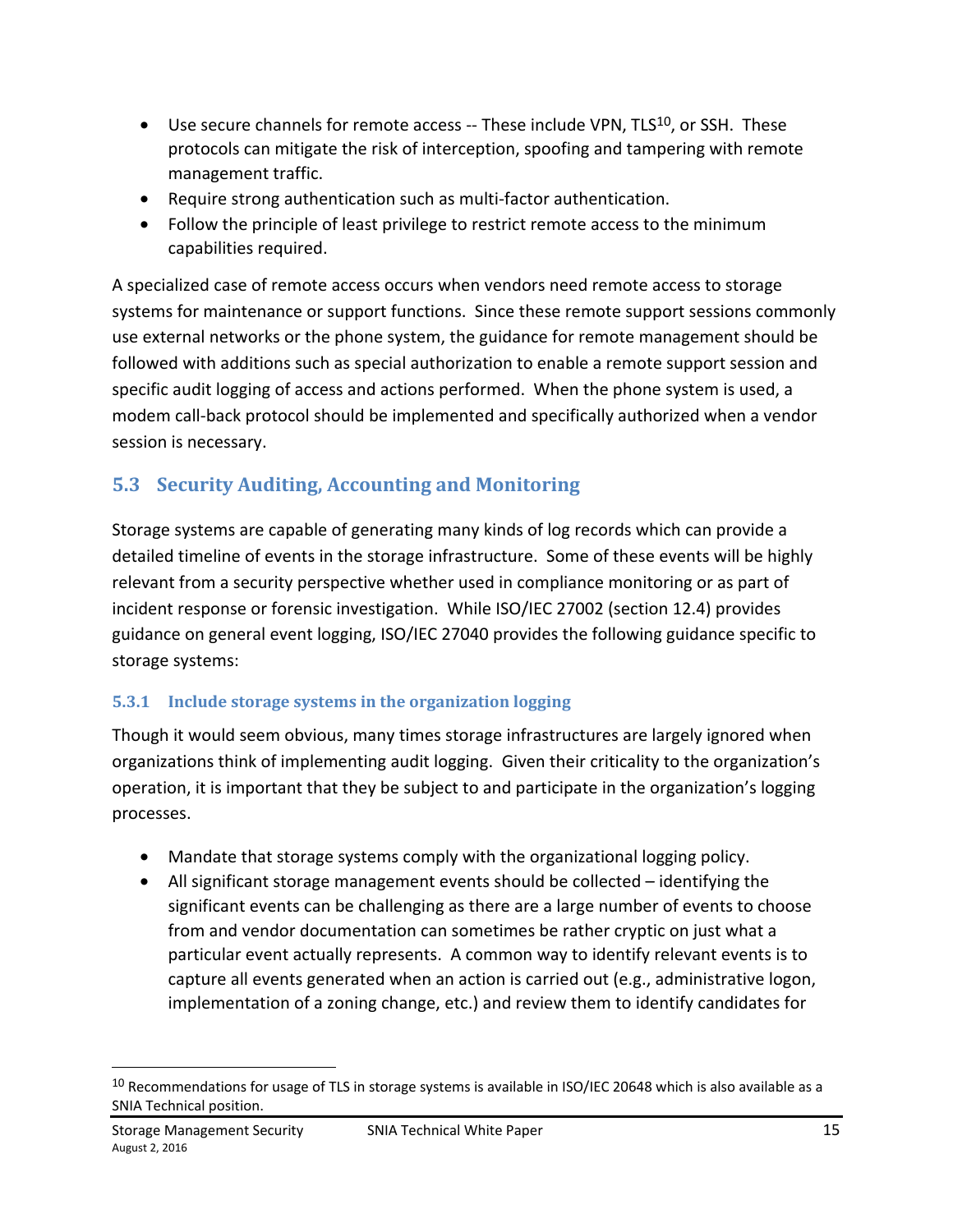collection. Some vendors also publish a "message manual" which lists all events generated by a particular product and this can be a good starting point as well.

- Log data is preserved unfortunately, adversaries also know about log records and will attempt to prevent their generation or clear them from archival storage.
- Log data is archived and retained according to the organizational log data retention policy.
- Device time is synchronized with a reliable external source many times an incident response will entail analyzing events from multiple sources and if the time is not consistent across all the potential sources, log analysis can become a nightmare.

### **5.3.2 Employ external (or centralized) event logging to a trusted remote source**

By default, many devices maintain their event logs locally but forwarding them to a centralized point provides both better protection and easier correlation and analysis of events from multiple sources. The following practices are recommended:

- Implement centralized (i.e., events within a single security domain forward their events to a common point) audit logging to collect events from multiple sources in a single repository.
- Establish and use a common, accurate time source across the environment to assure that events from multiple sources can be arranged in an accurate timeline for correlation and analysis.
- Avoid use of device resident logs for anything other than health monitoring and problem resolution as they have a short lifespan (on-board storage is typically quite limited) and are more easily cleared or modified by an adversary.
- Use multiple log servers to collect events to provide redundancy.
- Use standard logging protocols such as syslog with preference for those versions that provide reliable delivery and secure transport (e.g., through use of TLS).
- Configure devices to forward events immediately rather than buffering them into batches prior to forwarding them to the collection points.
- Use correlation across multiple event sources during analysis to improve detection of incidents (e.g., correlating multiple invalid logon attempts recorded by an authentication server followed by a successful logon to a storage device using administrative credentials may indicate a successful brute forcing of a credential).
- Ensure that storage event logging is integrated into the Security Information and Event Management (SIEM) system when such a product is in use.

# **5.3.3 Ensure complete event logging**

The audit logs of events occurring across a storage infrastructure (and its supporting technologies) provide a rich treasure trove of data for assessing compliance and supporting detection and investigation of security incidents. However, you can't use data which you don't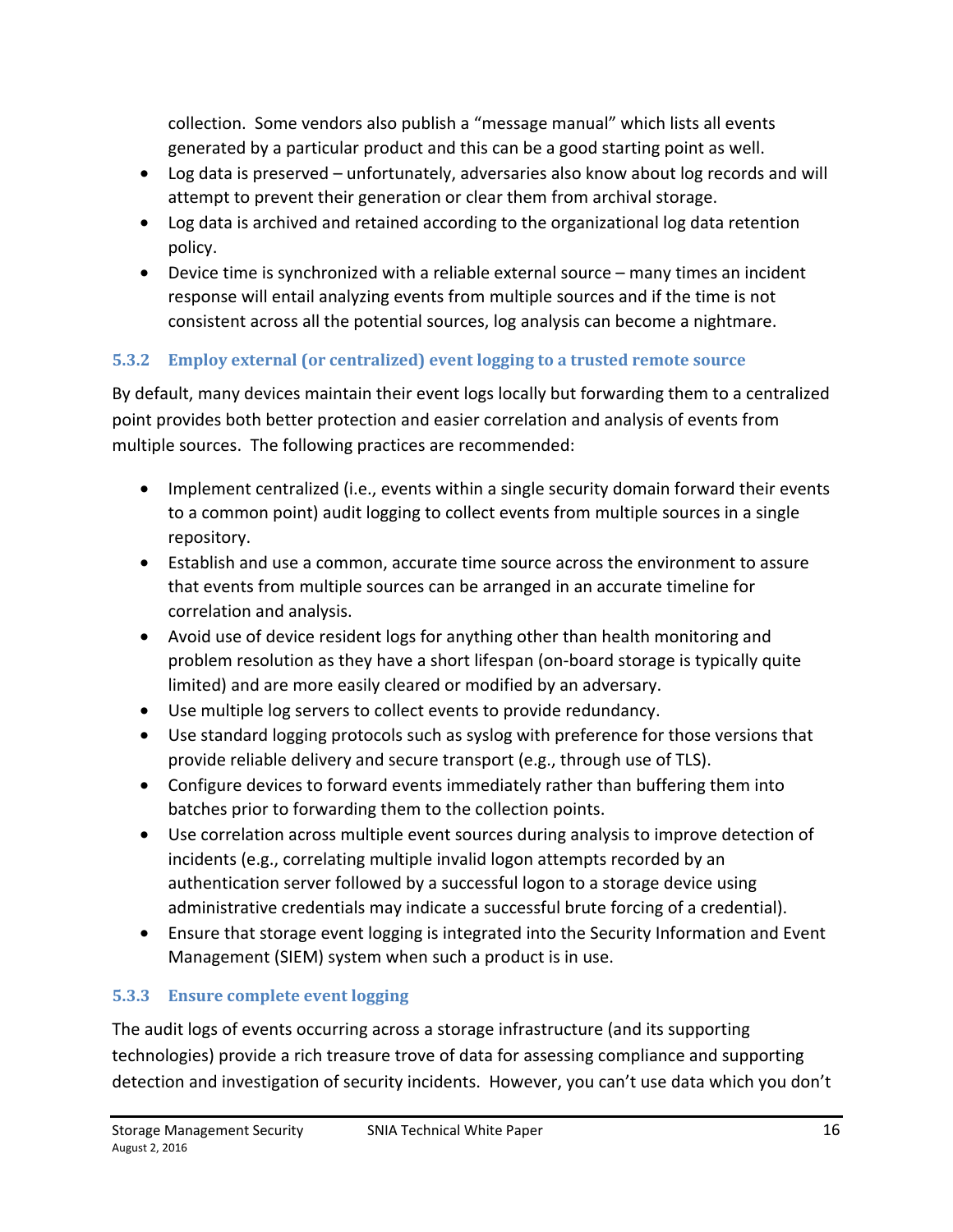have so it is critical to assure that the audit logs are as complete as possible within the limits of capacity (e.g., audit logs require space and the more events you log and the longer you keep them, the more total space will be required). To provide for an effectively useful audit log, ISO/IEC 27040 provides the following recommendations:

- Once the set of events of interest has been determined, then all occurrences of those events should be logged (whether in-band or out-of-band).
- A *minimum* set of events should always be logged:
	- o Failed and successful logon attempts a series of failed logon attempts over a short period of time may indicate a brute-force compromise attempt while successful logons are useful in tying actions within the infrastructure to the entity that performed them.
	- o Failed file and object access attempts for sensitive and high-value data failed access attempts may indicate an adversary's conduct of reconnaissance within the infrastructure.
	- $\circ$  Account and group profile additions, changes and deletions  $-$  a very common adversary tactic after a successful intrusion is to elevate their privileges (e.g., by adding the credential they've compromised to the administrator's group). Adversaries may also create new credentials in the interest of maintaining access in case their compromised credential is discovered and disabled.
	- o Changes to system security configurations such as log settings, network filtering rules, zoning configuration, etc. – This is another way an adversary elevates their access within an infrastructure.
	- o Changes to security server usage (e.g., syslog, NTP, DNS, etc.) For example, DNS is commonly used to map network names to their associated network address and an adversary might remap the organizational server name to the address of a server under their control.
	- o System shutdowns and restarts Unexpected shutdowns/restarts may indicate adversarial actions such as reconfiguration, etc.
	- o Privileged operations.
	- o Use of sensitive utilities.
	- o Access to critical system files.
	- o Movement of virtual servers between physical hosts.
- Each log entry should include at a minimum:
	- o A timestamp that includes both date and time.
	- $\circ$  A severity level this may or may not be significant from a filtering and analysis point of view as this is typically "designer's choice". For example, significant security events may be coded as "informational".
	- $\circ$  The source of the log entry That is, the entity that generated the log record. This may be in the form of a name or even network address.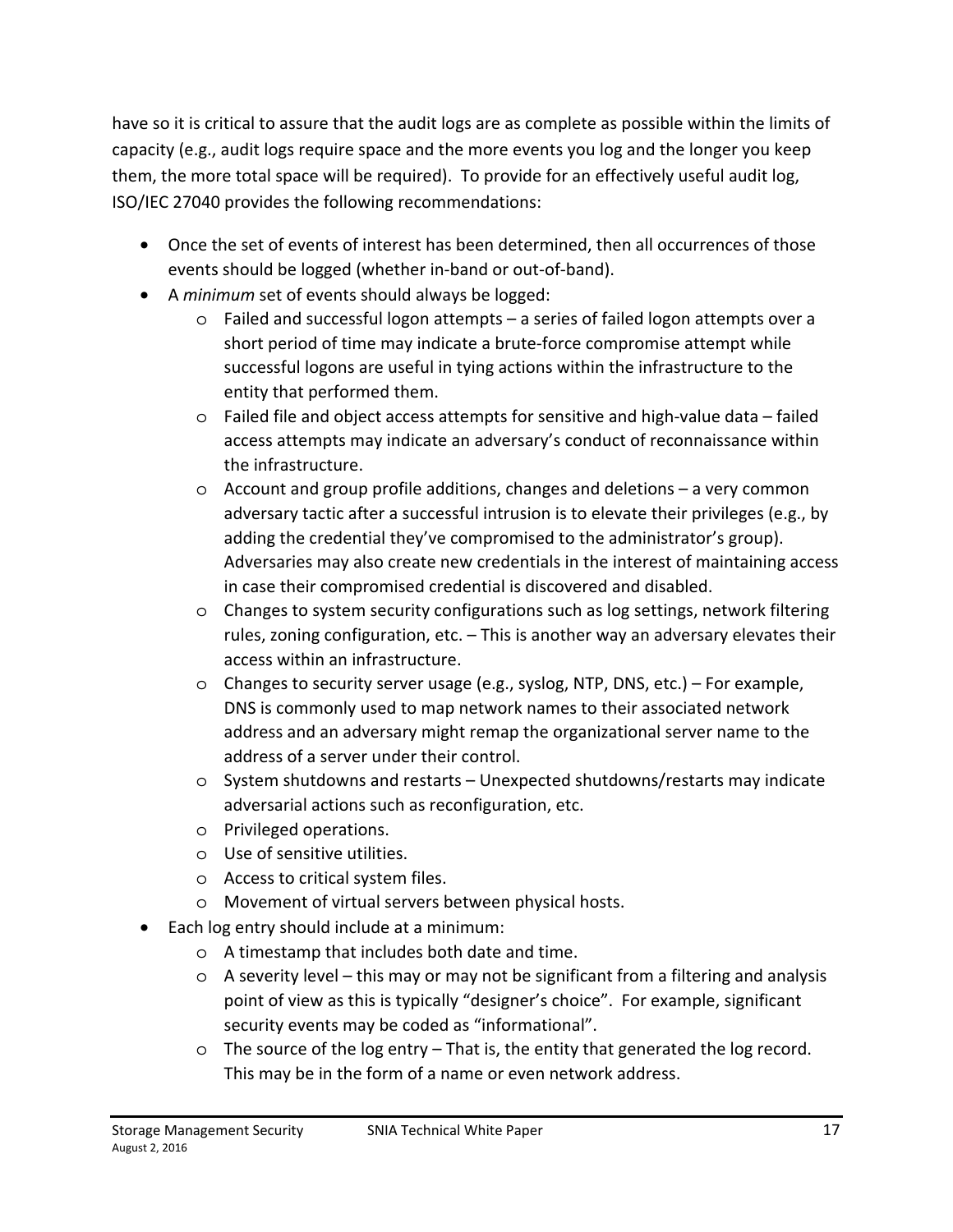- o An event identifier as a well as a text identifier which may be localized in language (i.e., the event ID may be constant but the text identifier could be translated into the local language).
- $\circ$  A description of the event parsing the text description is the most challenging part of analyzing events as there is no widely accepted standard and the text is whatever was chosen by the vendor.
- Choose filters with care as noted earlier, fields such as "severity" may be unreliable indicators of the importance of events. The organizational logging and retention policy should be the final arbiter of what events are relevant and for how long they should be retained.

### **5.3.4 Implement appropriate log retention and protection**

As audit logs may be used to demonstrate compliance or to support an incident investigation, they must be retained and protected appropriately. ISO/IEC 27040 lists the following considerations:

- Audit log data that may have evidentiary value should be handled correctly The prevailing legal system will impose requirements on data that may be used in legal proceedings such as chain of custody, verifiable integrity and authenticity, etc.
- Audit data with specific retention requirements (e.g., regulatory compliance) should be preserved using the organization's data retention process.
- Implement appropriate protections to preserve log integrity and protect them from unauthorized modification or destruction (whether intentional or accidental).
- When audit logs contain sensitive information (e.g., authentication information, cryptographic keys, etc.), the confidentiality of the data should be assured.
- For unique audit logging requirements (e.g., code signing), dedicated and especially hardened systems should be used.
- Leverage log relays and log filtering to minimize impact of specialized storage requirements (e.g., WORM).

# **5.4 System Hardening**

Hardening is a process that seeks to minimize the attack surface of a system in order to limit opportunities for an adversary to attack it. Best practices in hardening a system include:

- Remove/disable un-needed/un-used software and services Unfortunately, operating systems tend to include software and services (commonly in the name of usability) that are not required in all environments. Disabling or removing these un-needed items assures that any vulnerabilities found in them will not put the system at risk.
- Remove unnecessary accounts.
- Make changes (rename, disable, change default password, etc.) to default accounts.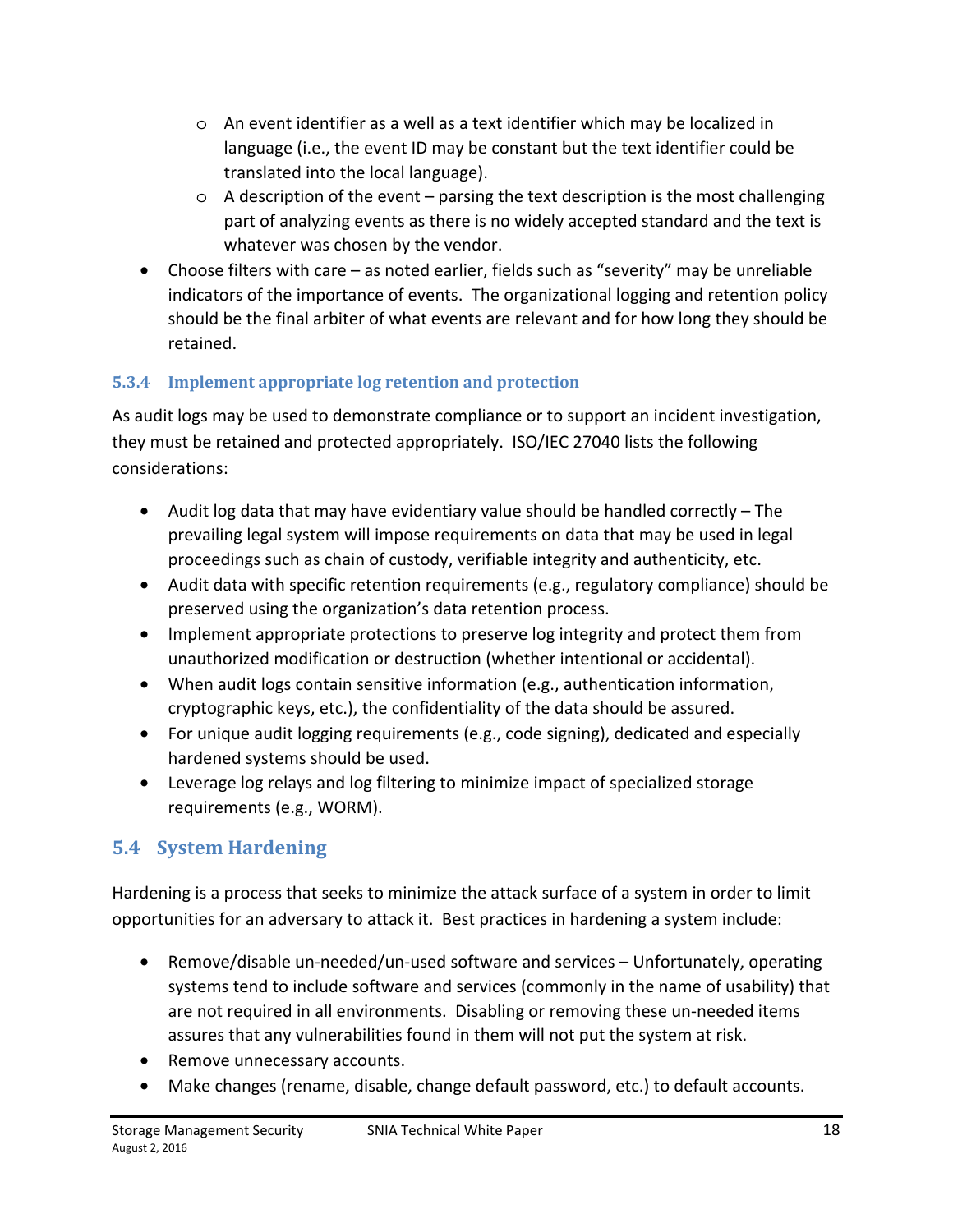- Only enable required network ports If a port is closed or blocked, then any attack that makes use of that port will fail.
- Install patches from a trusted source in a timely fashion -- There is quite an industry devoted to reverse engineering vendor security bulletins to identify underlying vulnerabilities and develop exploits for them. It is important that patches be installed as quickly as possible. However, it is equally important to assure that patches are obtained from a trustworthy source as there have been several attacks where the vector was a supposed "security patch".
- Update firmware from a trusted source Firmware is just another form of software and though it's typically obscure enough that we haven't seen (or recognized) attacks using malicious storage device firmware, it is best to use good update hygiene here as well.
- Install and maintain up-to-date malware protection Malware remains a constant threat so protection against it is an important requirement. Adversarial innovation in this area is rapid and ongoing so it is critical for any malware protection to be continually updated.

# **6 Additional SNIA Guidance**

Guidance regarding other security relevant topics can be found in the following SNIA publications11:

*SNIA Storage Security: Sanitization* – this whitepaper deals with the important topic of assuring that data that is no longer useful (or required to be retained) is rendered irrecoverable in a way matching the risk posed by inadvertent disclosure of the data.

*SNIA Storage Security: Encryption and Key Management* – Encryption plays a critical role in assuring the confidentiality of data, however, unless it is implemented correctly, it only creates the illusion of protection which can be more dangerous than no protection at all. This whitepaper provides useful guidance for properly implementing encryption and associated key management processes.

*SNIA Storage Security: Fibre Channel Security* -- The Fibre Channel Security Protocol (FC-SP) provides useful features such as entity authentication within a storage infrastructure. This whitepaper provides a useful introduction to FC-SP and recommendations for using it effectively in securing a storage infrastructure.

*SNIA Technical Position, TLS Specification for Storage Systems – TLS (Transport Layer Security) is* widely used in securing interactions with web applications and this whitepaper provides guidance on the proper use of TLS in storage systems (e.g., recommended cipher suites).

<sup>11</sup> Available for download at http://www.snia.org/securitytwg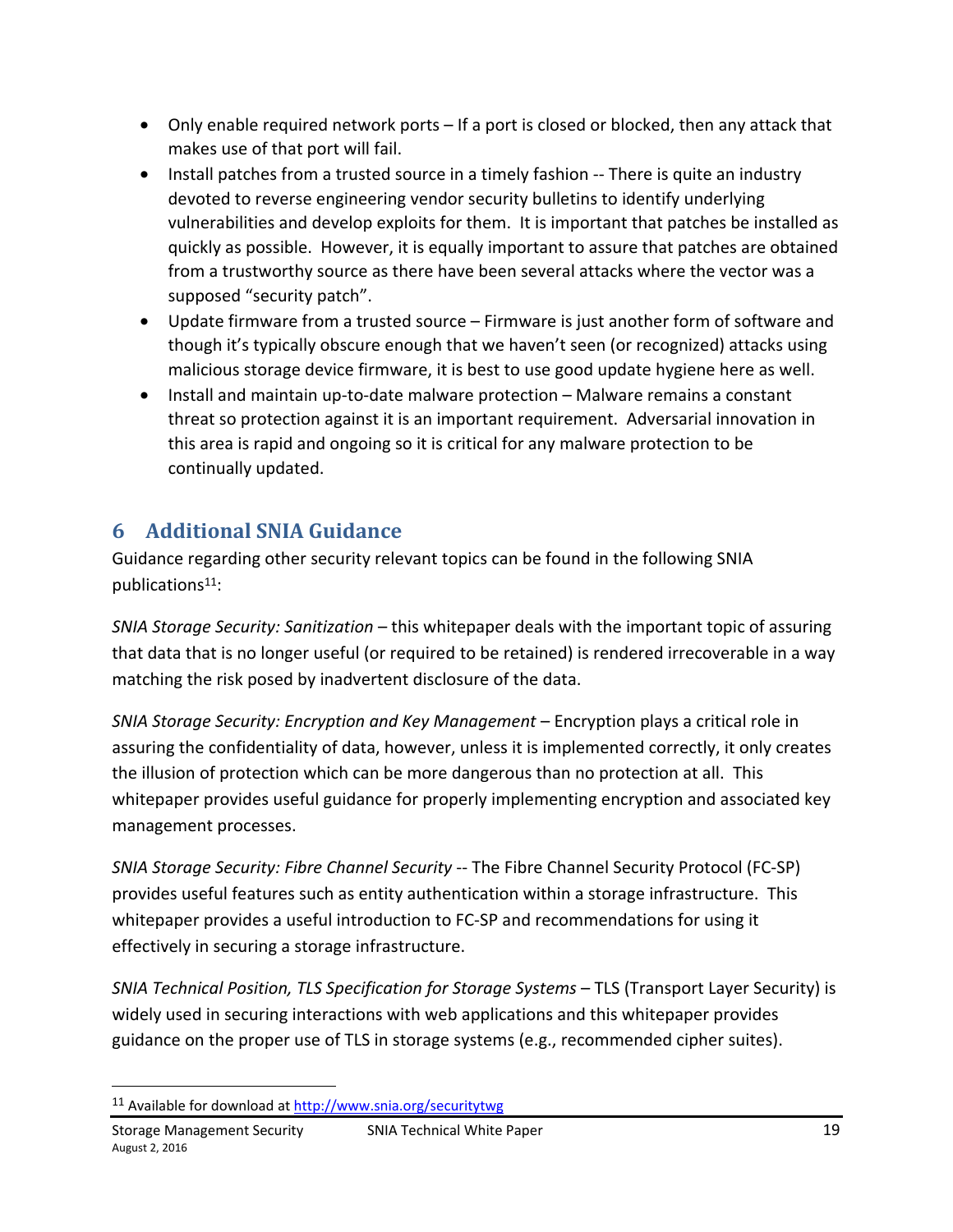Though primarily aimed at storage vendors, this document provides a useful guide for storage consumers in developing requirements. This document has also been standardized as ISO/IEC 20648.

*SNIA Index for ISO/IEC 27040* – ISO standards, unfortunately, do not include an index which can make locating specific information difficult. This document provides an extensive index for the standard and makes it much easier to use in practice.

# **7 Conclusion**

As a supplement to ISO/IEC 27040, this whitepaper has provided a gentle introduction to information security as the process of managing risk in a particular environment. After reviewing the common threat categories for storage systems, the guidance provided by ISO/IEC 27040 for securing storage management was reviewed.

The reader should be better prepared to assess the specific risks in their own environment and apply the security guidance from ISO/IEC 27040 in reducing those risks to an acceptable level.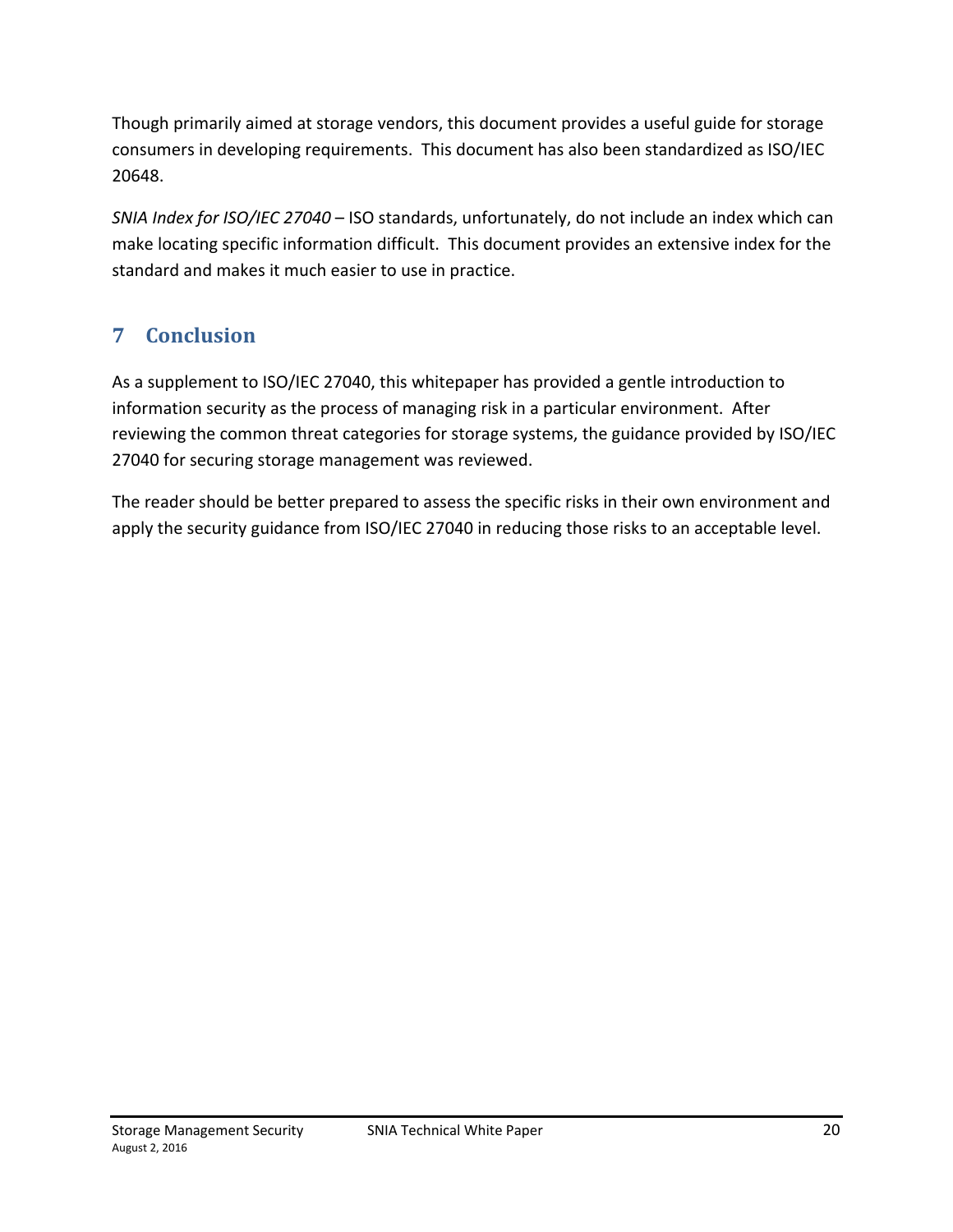### **8 Acknowledgments**

#### **8.1 About the Author**

Richard Austin has worked in the IT industry for over 35 years in positions ranging from software developer to security architect. He currently works in security architecture for HPE Cyber Security. He is a senior member of both the IEEE and ACM and also holds the CISSP certification. In addition to active participation in SNIA's Security Technical Working Group, he participates in international standardization activities through INCITS/CS1.

#### **8.2 Reviewers and Contributors**

The Security TWG wishes to thank the following for their contributions to this whitepaper:

| Eric Hibbard, CISSP | Hitachi Data Systems              |
|---------------------|-----------------------------------|
| Walt Hubis          | <b>Hubis Technical Associates</b> |
| Gary Sutphin        |                                   |
| Tim Hudson          | Cryptsoft                         |
| Thomas Rivera       | Hitachi Data Systems              |

### **9 For More Information**

Additional information on SNIA security activities, including the Security TWG, can be found at http://www.snia.org/security.

Additional SNIA materials associated with ISO/IEC 27040 can be found at: http://www.snia.org/securitytwg.

Suggestion for revision should be directed to http://www.snia.org/feedback/.

The ISO/IEC 27040 standard can be purchased at http://www.iso.org.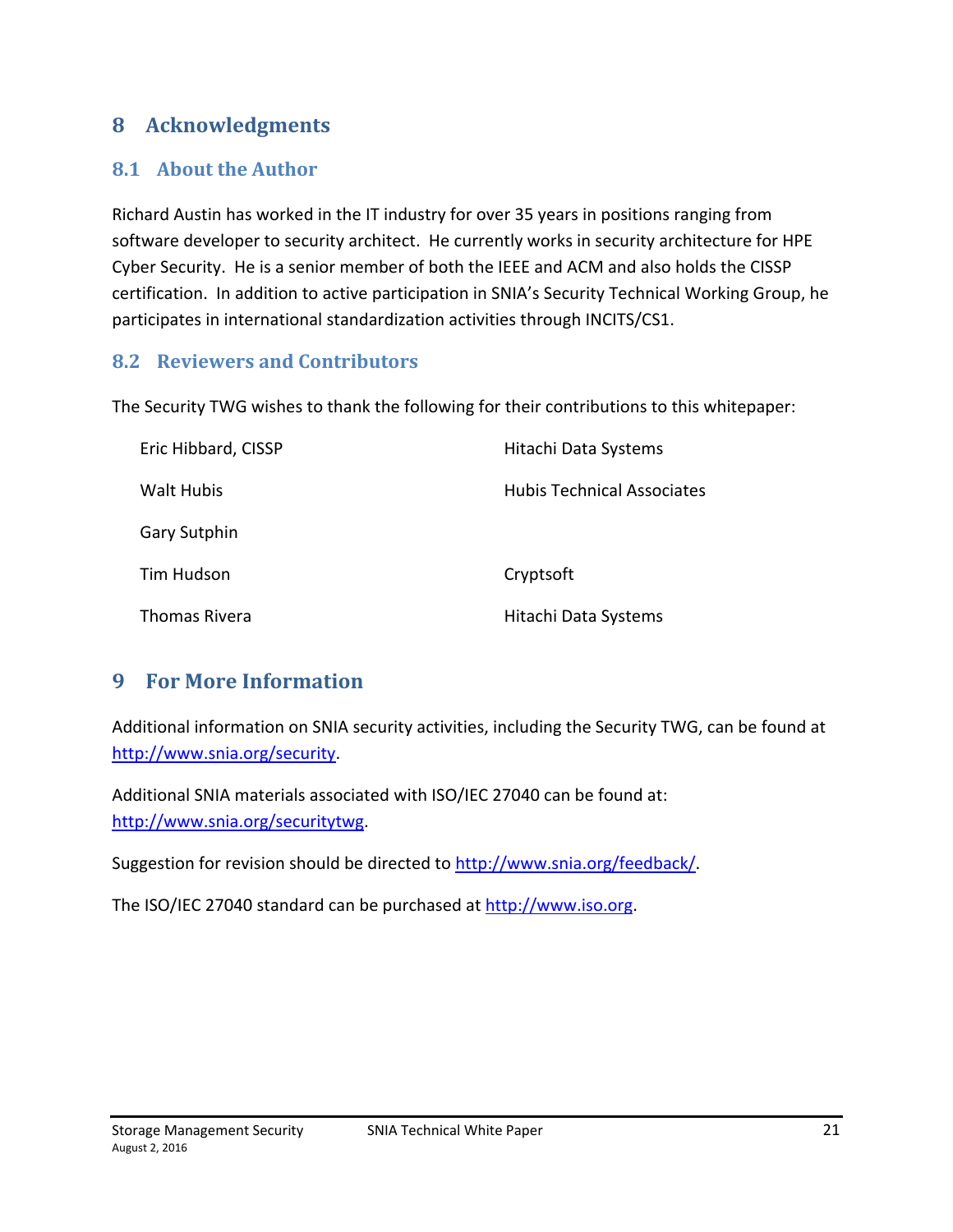# **Appendix A. Overview of ISO/IEC 27040**

The International Organization for Standardization (ISO), in conjunction with the International Electrotechnical Commission (IEC), under Subcommittee 27 (SC 27) of the Joint Technical Committee 1 (JTC 1) is nearing completions of a standard to address storage security. This is noteworthy since a major element of SC27's program of work (see Appendix B) includes International Standards for information security management systems (ISMS), often referred to as the ISO/IEC 27000-series, including ISO/IEC 27001 (criteria used for ISMS certification of organizations).

The full title of the new SC27 storage security standard is ISO/IEC 27040:2014, *Information technology — Security techniques — Storage security*. The purpose of ISO/IEC 27040 is to provide security guidance for storage systems and ecosystems as well as for protection of data in these systems; it supports the general concepts specified in ISO/IEC 27001. It is relevant to managers and staff concerned with data storage and information security risk management within an organization and, where appropriate, external parties supporting such activities.

The standard provides relevant terminology, including the following important definitions:

• *Storage security* - application of physical, technical and administrative controls to protect storage systems and infrastructure as well as the data stored within them

*Note 1 to entry:* Storage security is focused on protecting data (and its storage infrastructure) against unauthorized disclosure, modification, or destruction while assuring its availability to authorized users.

*Note 2 to entry:* These controls may be preventive, detective, corrective, deterrent, recovery, or compensatory in nature.

• *Data breach* - compromise of security that leads to the accidental or unlawful destruction, loss, alteration, unauthorized disclosure of, or access to protected data transmitted, stored or otherwise processed

Since data breaches are a major area of concern (common types are addressed in this standard), this definition plays a pivotal role throughout the standard. Historically, the storage industry was only worried about unauthorized disclosure/access, but his new definition, which is aligned with the new EU General Data Protection Rules, adds destruction, loss, and alteration. This potentially means that individuals involved with storage could now be a party to a data breach due to an action that causes data loss or corruption (e.g., from a failed microcode updated).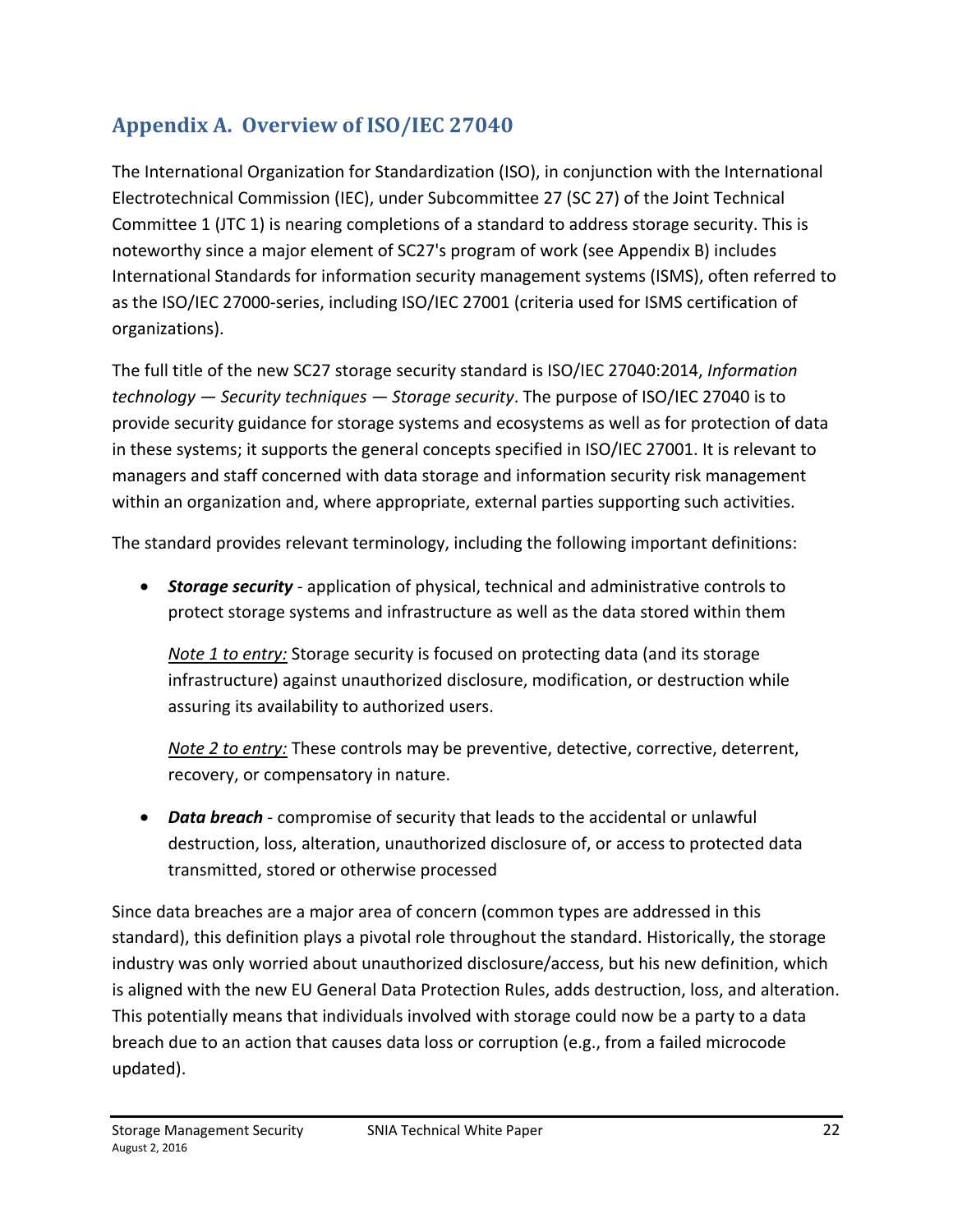ISO/IEC 27040 approaches storage security guidance from two angles: 1) supporting controls and 2) design and implementation of storage security. Both are addressed in sufficient detail that storage professional with limited security knowledge and security/audit professionals with little storage background can leverage the materials.

#### **Storage Security - Supporting Controls**

The supporting controls clause in ISO/IEC 27040 identifies the controls (measures) that support storage security architectures, their related technical controls, and other controls (technical and non-technical) that are applicable beyond storage. Each of the following is addressed:

- Direct Attached Storage (DAS)
- Storage networking (multiple flavors of SAN and NAS)
- Storage management
- Block-based storage (Fibre Channel and IP)
- File-based storage (NFS, SMB/CIFS, pNFS)
- Object-based storage (cloud, OSD, CAS)
- Storage security services (sanitization, data confidentiality, and data reductions)

No storage technology is recommended over another. Instead, the guidance is provided in a manner that makes it clear as to what is needed/expected from a security perspective when particular storage technologies are selected or deployed. The standard also considers complex scenarios as shown in the figure.



(Source: ISO/IEC 27040:2014, Figure 2; developed by SNIA Security TWG)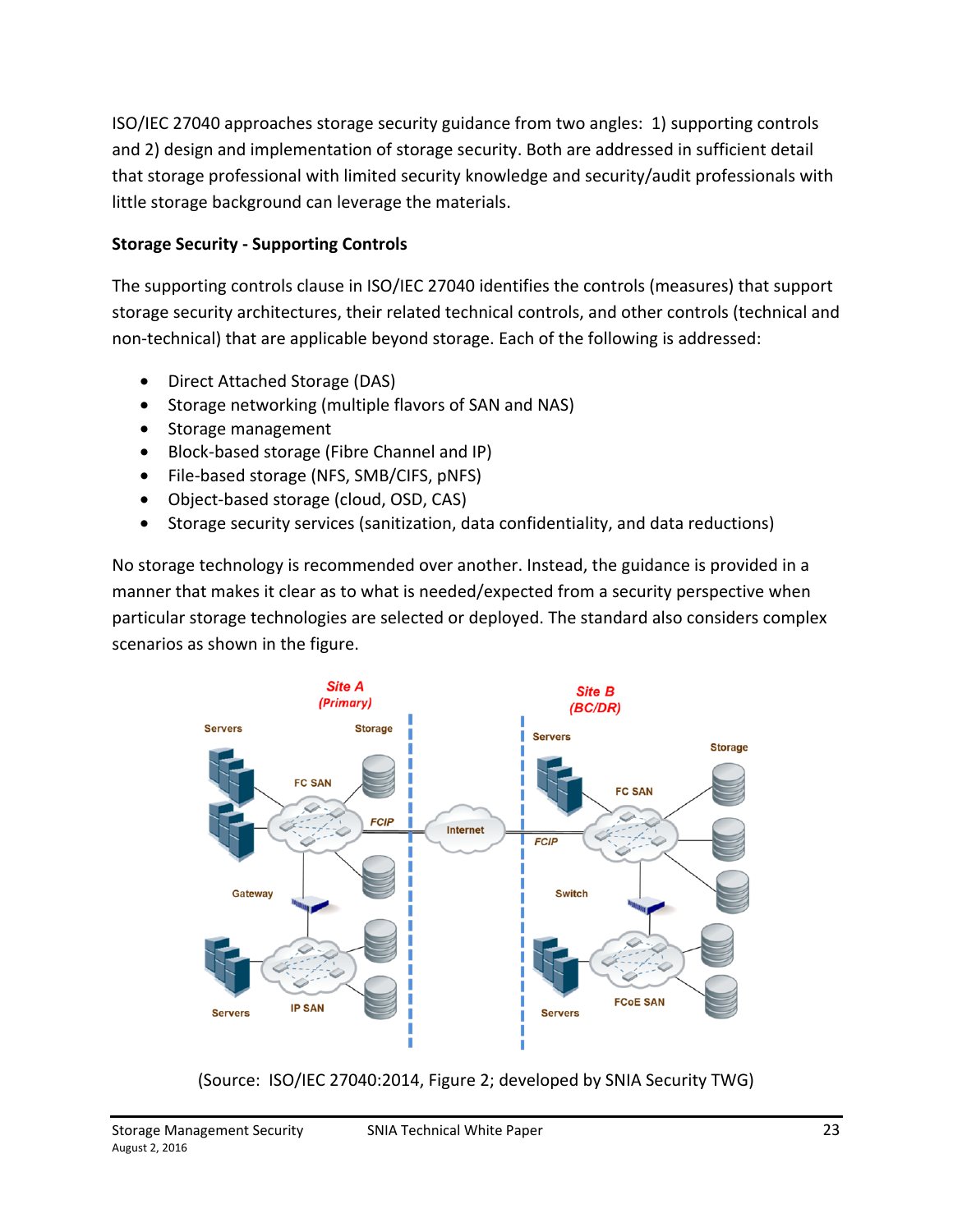#### **Storage Security - Design and Implementation**

Designing and implementing storage solutions requires adherence to core security principles. ISO/IEC 27040 addresses these design principles from a storage security perspective and leverages the supporting controls to counter storage security threats and vulnerabilities. The basic premise is that design failures can lead to significant problems (i.e., data breaches).

The materials in this clause cover the following:

- Storage security design principles (defense in depth, security domains, design resilience, and secure initialization)
- Data reliability, availability, and resilience (including backups and replication as well as disaster recovery and business continuity)
- Data retention (long-term and short/medium-term retention)
- Data confidentiality and integrity
- Virtualization (storage virtualization and storage for virtualized systems)
- Design and implementation considerations (encryption and key management issues, alignment of storage and policy, compliance, secure multi-tenancy, secure autonomous data movement)

The secure multi-tenancy and secure autonomous data movement (similar to ILM security) are advanced issues and they are likely to have broader applicability (e.g., cloud computing).

#### **Value-added Elements of ISO/IEC 27040**

A significant effort was made to enhance the applicability and usability of ISO/IEC 27040, which lead to the incorporation of the following:

- *Media Sanitization* The standard includes an annex that provides detailed information (similar to NIST SP 800-88r1) on ways to sanitize different types of storage media. The techniques span the use of overwriting approaches through cryptographic erasure (key shredding). This is the only International Standard providing detailed coverage of this topic and it is structured such that it can be referenced like the 1995 version of DoD 5220.22-M document, which is often used by vendors.
- *Selecting Storage Security Controls* It was recognized that organizations would not be able to address the 330+ controls provided in ISO/IEC 27040. To avoid an all-or-nothing scenario, an annex was developed to help prioritize the selection and implementation of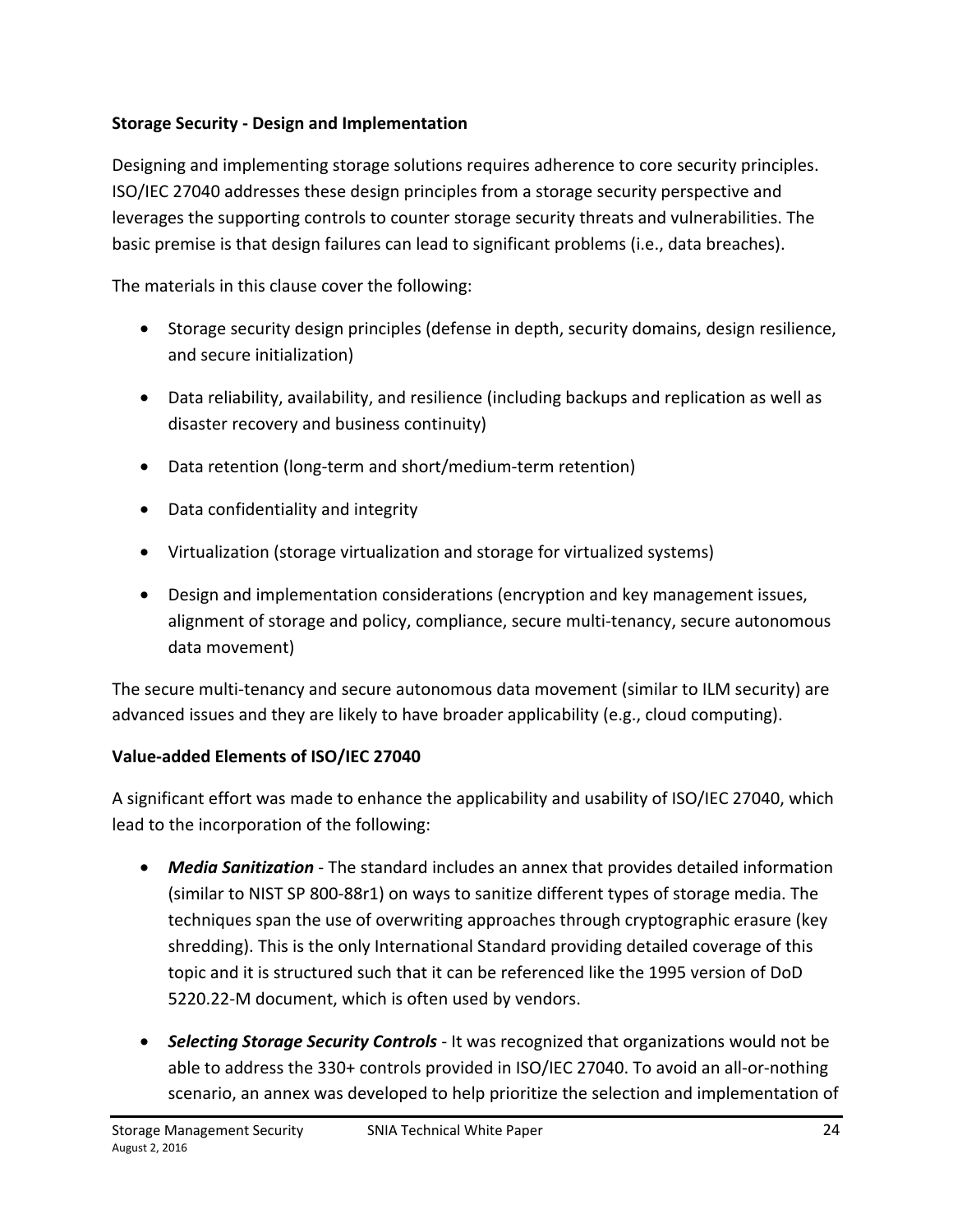storage security controls, based on security criteria (i.e., confidentiality, integrity, availability) or data sensitivity (low or high). This annex can also be used as a checklist by auditors for storage systems and ecosystems.

- *Important Security/Storage Concepts* Given the disparate target audiences (security, storage, and audit), it became clear that certain "tutorial" materials needed to be provided to ensure a common understanding of certain concepts. As such, these details are provided in an annex, which briefly covers topics such as authentication, authorization and access control, Self-Encrypting Drives (SED), sanitization, logging, N Port ID Virtualization (NPIV), Fibre Channel security, and OASIS KMIP. The Fibre Channel materials are especially important because this is one of the few places FC-SP-2 and other FC security mechanisms are explained.
- *Bibliography* Normally, the bibliography of a standard is of marginal value. In ISO/IEC 27040, however, this is not the case because it represents the go-to list for relevant storage security information. One might consider it the core source material for storage security.

#### **Summary**

As data breaches persist, organizations are scrambling to find additional ways to protect their systems and data. Storage security is often overlooked and may be pressed into service as a last line of defense. ISO/IEC 27040 provides the details that can help accomplish this.

ISO/IEC 27040 is a "guidance" standard (i.e., everything is specified as "should"). It is relatively easy to turn this guidance into requirements by specifying that some or all of the guidance *shall* be implemented, or in the case of materials directed towards a vendor (e.g., RFP), the vendor *shall provide* the capabilities/functionality necessary to implement the ISO/IEC 27040 guidance (some or all).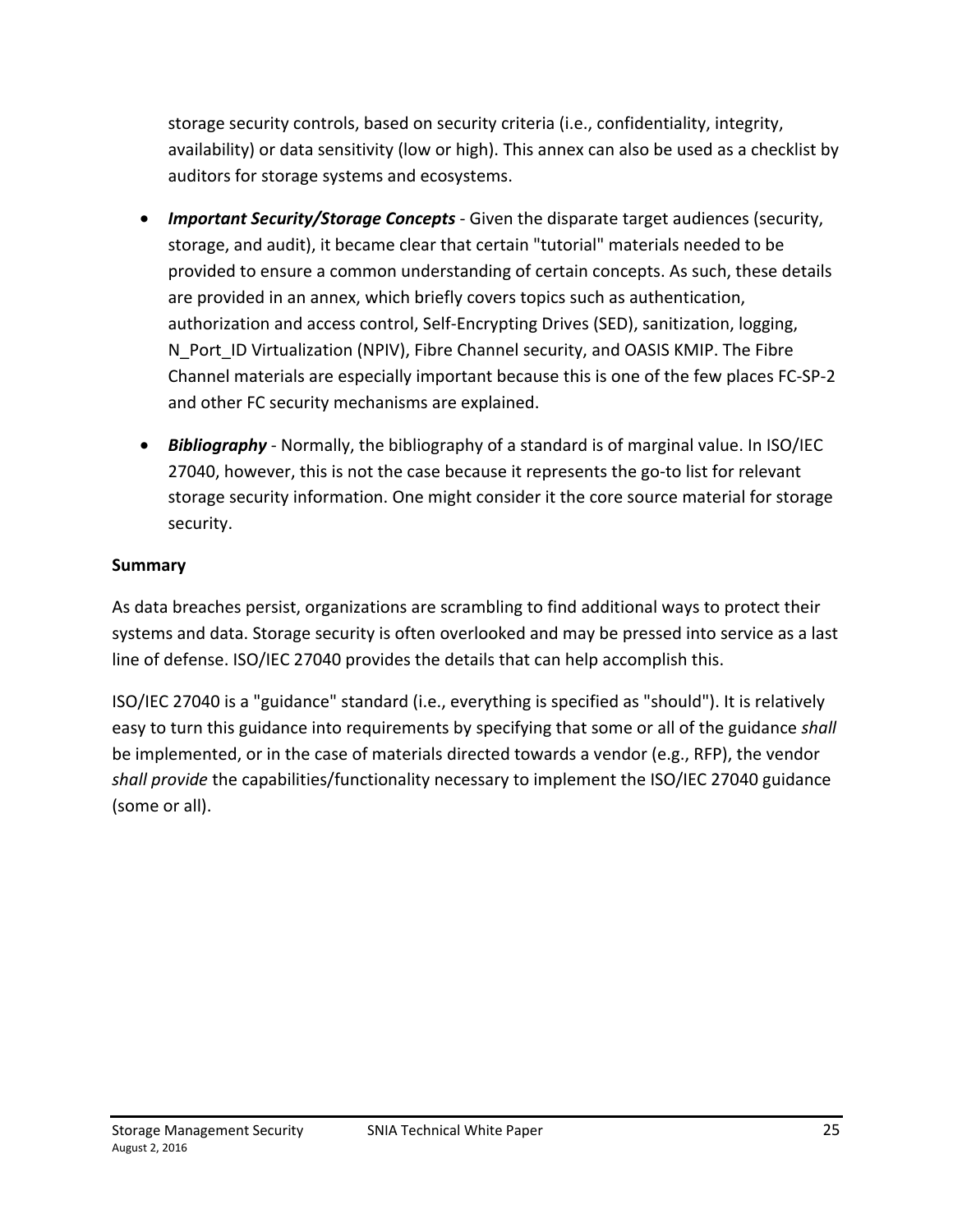# **Appendix B. Overview of ISO/IEC JTC 1/SC27**

The International Organization for Standardization (ISO) is the world's largest developer of voluntary International Standards and it is an independent, non-governmental organization made up of members from the national standards bodies of 164 countries and 3,368 technical bodies.12 Since its founding in 1947, ISO has published over 19,500 International Standards covering almost all aspects of technology, business, and manufacturing (e.g., from food safety to computers, and agriculture to healthcare).

Founded in 1906, the International Electrotechnical Commission (IEC) is the world's leading organization that prepares and publishes International Standards for all electrical, electronic and related technologies, collectively known as "electrotechnology."<sup>13</sup> "Over 10,000 experts from industry, commerce, government, test and research laboratories, academia and consumer groups participate in IEC Standardization work."

ISO and IEC are two of the three global sister organizations (International Telecommunication Union, or ITU, being the third) that develop International Standards for the world. When appropriate, some or all of these SDOs cooperate to ensure that International Standards fit together seamlessly and complement each other. "Joint committees [e.g., JTC 1] ensure that International Standards combine all relevant knowledge of experts working in related areas." All ISO/IEC International Standards are fully consensus-based and represent the needs of key stakeholders of every nation participating in ISO/IEC work. "Every member country, no matter how large or small, has one vote and a say in what goes into an [ISO or] IEC International Standard."

#### **Subcommittee 27 (SC27)**

 $\overline{\phantom{a}}$ 

Within JTC 1, SC27 has responsibility for the development of standards for the protection of information as well as information and communications technology (ICT). This includes generic methods, techniques and guidelines to address both security and privacy aspects, such as

- Security requirements capture methodology;
- Management of information and ICT security; in particular information security management systems (ISMS), security processes, security controls and services;

<sup>12</sup> *About ISO*, INTERNATIONAL ORGANIZATION FOR STANDARDIZATION, http://www.iso.org/iso/home/about.htm (last visited September 15, 2014).

<sup>13</sup> *About the IEC*, INTERNATIONAL ELECTROTECHNICAL COMMISSION, http://www.iec.ch/about/?ref=menu (last visited September 15, 2014).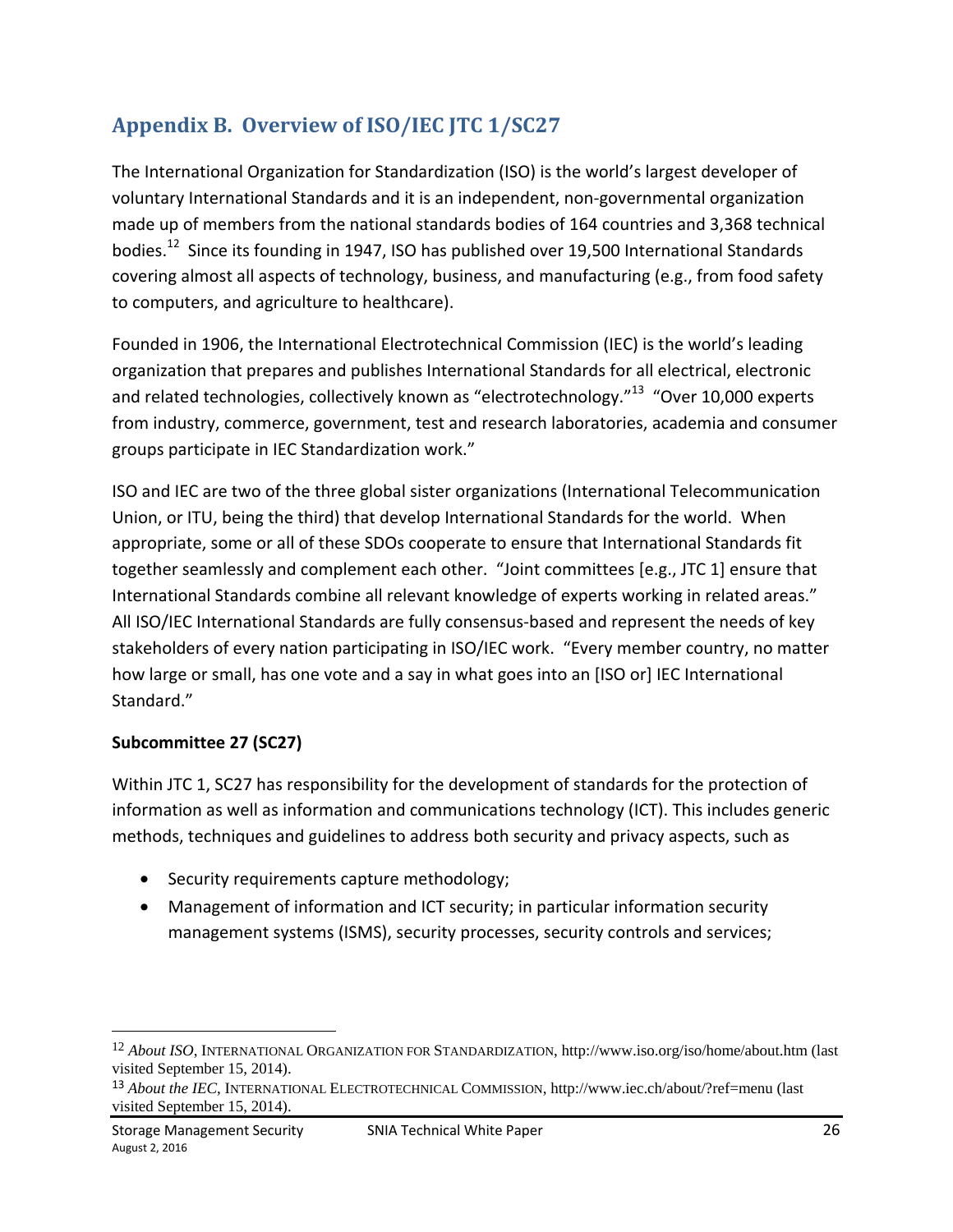- Cryptographic and other security mechanisms, including but not limited to mechanisms for protecting the accountability, availability, integrity and confidentiality of information;
- Security management support documentation including terminology, guidelines as well as procedures for the registration of security components;
- Security aspects of identity management, biometrics and privacy;
- Conformance assessment, accreditation and auditing requirements in the area of information security;
- Security evaluation criteria and methodology. $^{14}$

Since convening its first plenary session in April 1990, SC27 has published more than 120 standards and it currently has in excess of seventy-five active projects. To manage these projects and the on-going maintenance associated with the published standards, SC27 is organized into the following working groups (WGs) $^{15}$ :

- WG 1: Information security management systems (ISMS)
- WG 2: Cryptography and security mechanisms
- WG 3: Security evaluation, testing, and specification
- WG 4: Security controls and services
- WG 5: Identity management and privacy technologies
- SWG-M: Special working group on management items.
- SWG-T: Special working group on transversal items.

<sup>14</sup> International Organization for Standardization/ International Electrotechnical Commission [ISO/IEC], *SC 27 Business Plan October 2013—September 2014*, at 1.2, ISO/IEC JTC 1/SC 27 N12830 (Sept. 30, 2013). 15 *ISO/IEC JTC 1/SC 27 IT Security techniques*, INTERNATIONAL ORGANIZATION FOR STANDARDIZATION, http://www.iso.org/iso/iso\_technical\_committee?commid=45306 (last visited May 15, 2014).